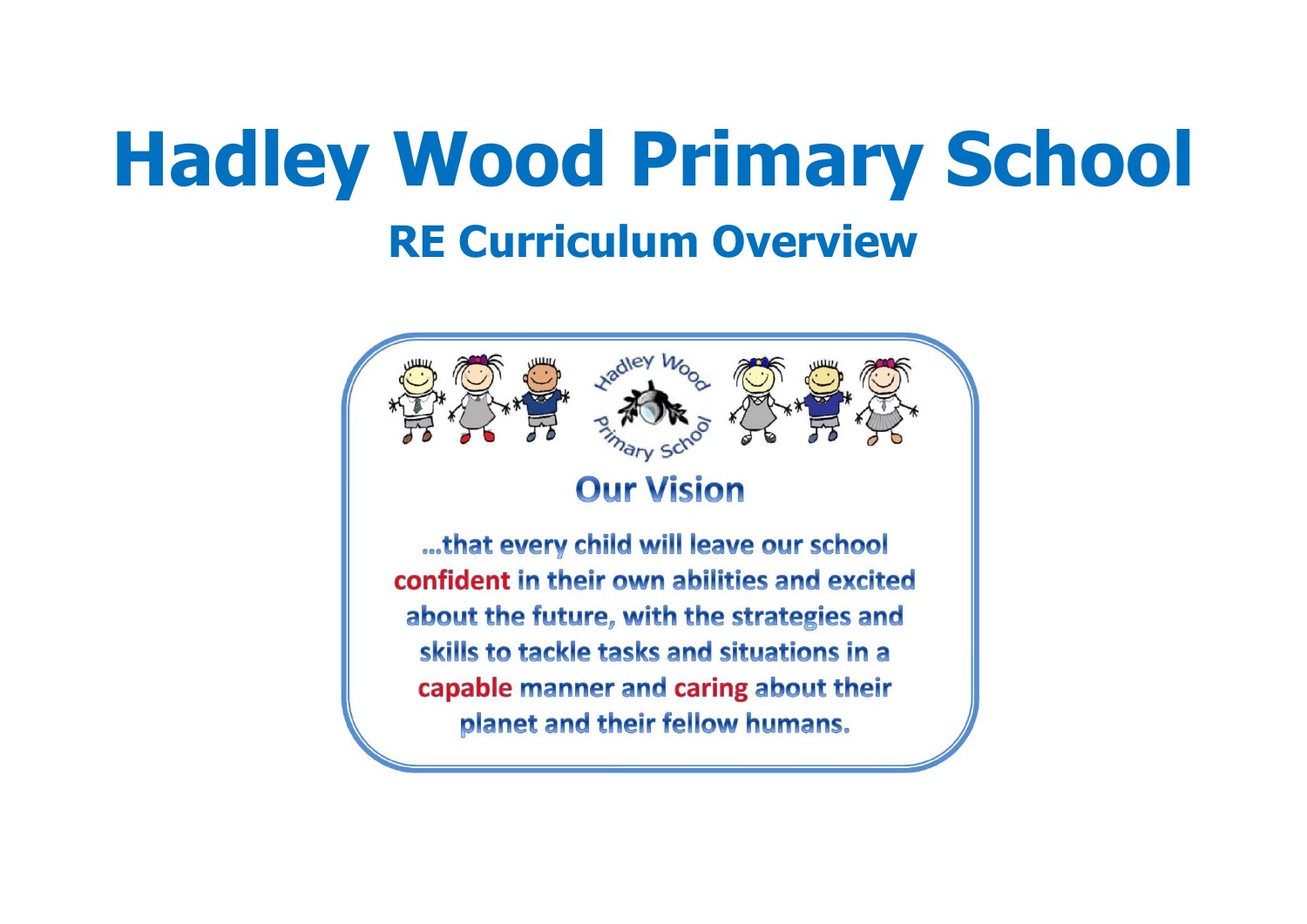#### **Curriculum Intent:**

At Hadley Wood Primary School, we believe that an understanding of the world's major religions helps our children to understand the world in which they live. We believe that through understanding religious practices and beliefs, we can promote our values of tolerance and respect of difference.

We are fortunate to have a multi-faith community at our school.  Our RE curriculum is designed to explore a range of faiths to gain a deep understanding of religion and how it shapes people's lives. Through exploring each of the world religions, religious stories and rituals, we develop our children's insight into how others see the world and the religious values which may underpin their daily lives. By exploring similarities and differences, we also highlight connections and commonalities which unite us as well as differences which enrich our community. Reference is constantly made to those who live out their beliefs, insights and values in their daily lives and within their own communities. We feel this gives pupils the knowledge and skills to flourish both within their own community and as members of a diverse and global society.

Through our teaching of RE, we strive to encourage our children to become open-minded, curious and respectful citizens who understand and value the beliefs of others.

The Hadley Wood Religious Education curriculum aims to deliver a holistic approach to Spiritual, Moral, Social and Cultural development (SMSC), British Values, and Community Cohesion – each of which prepare our pupils for life in the 21st century, engaging them in a contemporary and relevant context.

It enhances their spiritual, moral, social and cultural development by:

- Developing awareness of the fundamental questions raised by human experiences, and of how religious teachings can relate to them
- Responding to such questions with reference to the teachings and practices of religions and other belief systems, relating them to their own understanding and experience
- Reflecting on their own beliefs, values and experiences in the light of their study

Although RE contributes to other subjects it must not be defined by or confined to them.

#### **How we plan for and teach RE**:

Hadley Wood Primary School is community school.  It does not have a religious status nor does it promote or rely upon the teachings of one particularly religion as the foundation of the school's ethos or teaching.  However, the school does teach and promote, through its curriculum and other activities, principles which are evident in aspects of religious faiths: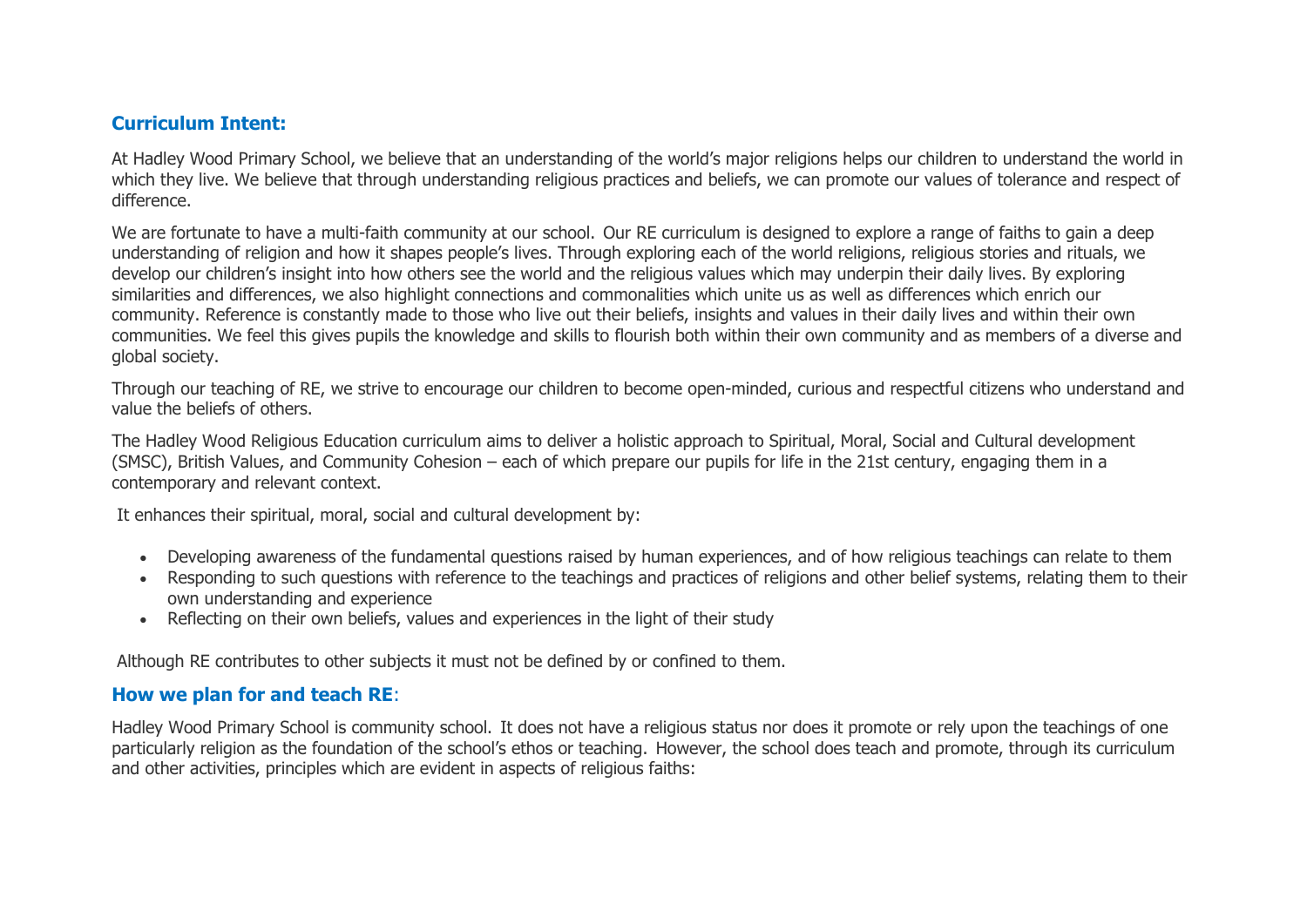- love and care for one another
- respect for one another
- the importance of family, friendship and relationships
- personal well-being and self-esteem
- sense of right and wrong
- justice and restoration of relationships
- forgiveness
- appreciation of the world in which we live
- understanding of different peoples, their cultures and their traditions
- diversity
- rights and responsibilities
- $\bullet$  personal reflection learning, behaviour, friendships
- awe and wonder

Children at Hadley Wood Primary School have weekly RE lessons, through which their understanding of religious beliefs and practices builds over time. Guided by Enfield's SACRE scheme of work, lessons involve exploration of religious narratives, the study of rituals and practices and the key tenets and symbols of each faith. Significant objects are studied to bring lessons to life and familiarise the children with things that have particular importance in different faiths.

In each year group, children will be taught: to learn about religion – the beliefs, traditions and cultures of different religions

- to learn about religion the beliefs, traditions and cultures of different religions
- to learn from religion to shape their own lives, beliefs and values; to reflect and to respect others

Our children are encouraged to share their knowledge about their own religions and how they practice them in a safe, respectful environment. Members of our wider community, representing a range of faiths, are invited into our classrooms and assemblies to share their religious customs and answer questions our children may have. Through visits to places of worship, our children learn about the significance of the places where religious communities gather to practise their faith. Our school assemblies reflect the diverse community in which we live in and celebrate a wide range of festivals from the six major religions.

The core knowledge of our curriculum is split into six units of work which are delivered across the course of the year meaning that learning for each unit of work take place over a half term.

Each unit begins by exploring the **Big Question** we aim to answer by the end of each half term. We also share the Success Criteria for that unit along with any Key Vocabulary necessary to our learning.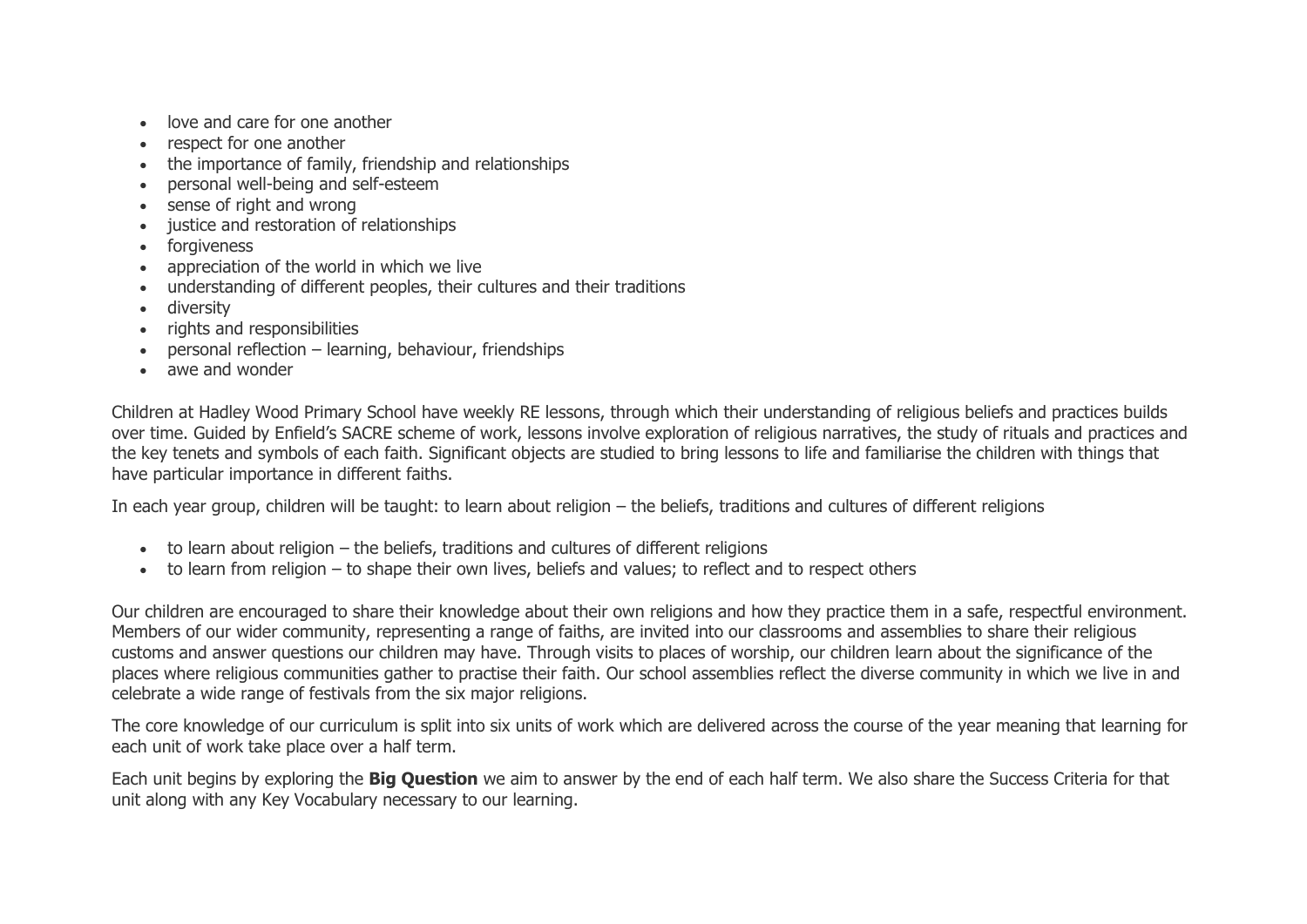In Lesson 1 pupils explore the Big Question and use clues about what we may previously have learned (building blocks) to help us make connections between prior knowledge and new learning. We look at the list of key vocabulary and try to write the definitions of what they may mean at this early stage.

Lessons 2-5 will explore the Big Question in various ways ensuring that the Success Criteria is covered. The lessons will consist of the pupils learning **about** religion and then reflecting on what they have learnt **from** a religion linking learning to their own lives.

Lesson 6 will refer back to our Big Question and Key Vocabulary grid.  Having used this vocabulary in our learning throughout the unit, we are now more familiar with these key words and are more confident in completing the definitions of these.  At this stage, we can use this vocabulary to answer our Big Question for this unit. The way this is answered will vary depending on the year group.

At the end of the unit, the children have the opportunity to assess themselves using the Success Criteria and the teacher also uses this to assess the children too.

#### **What you will see in our Religious Education lessons:**

- 1. Every lesson is carefully planned around **an enquiry question for children to answer**. By ensuring that these questions spark children's **curiosity,** children are engaged in their learning and want to find out the answer. Lessons are purposeful and result in children gaining a new understanding of the world around them.
- 2. In each lesson the **learning objective** is designed so that children have a powerful understanding of the skills and understanding they are developing in the lesson. **Success criteria** define the features of the learning intention in the context of the activity so that children can identify what they are aiming for and how well they are doing.
- 3. Learning is effectively sequenced by sharing prior learning **'building blocks'** at the start of each lesson/topic/new concept. We recognise that children are more likely to retain new learning if it connected to prior understanding. Building blocks help pupils of all levels to connect new learning with existing concepts and promote **independence.**
- 4. Teachers start each lesson with a **discursive statement** to engage pupils and draw links between prior and new learning. Different levels of challenge and **'what if'** challenges help to ensure our children have high aspirations of themselves and strive to be the best they can be.
- 5. Teachers skillfully use the **'Deliberate Mistake'** approach to learning to build pupil **resilience** to failure alongside their ability to work independently to problem solve. This embeds the concept that making mistakes is integral to the learning process.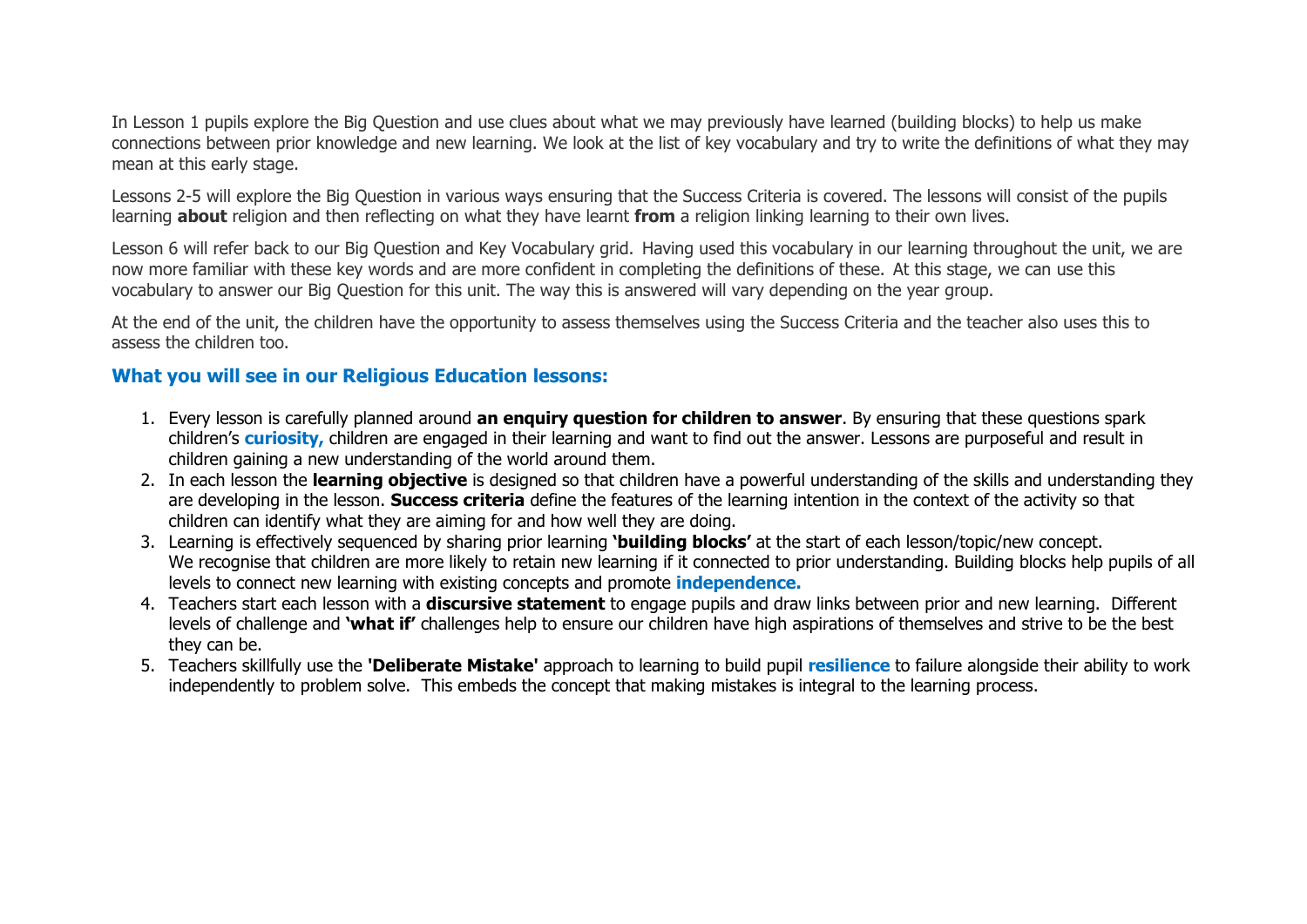| <b>EYFS</b> | <b>Substantive Knowledge Content</b>                                                                                          | Recurring themes, ideas and language                                                                                                                                                                                                                                        | Contribution to wider RE knowledge and what                                                                                                                               |
|-------------|-------------------------------------------------------------------------------------------------------------------------------|-----------------------------------------------------------------------------------------------------------------------------------------------------------------------------------------------------------------------------------------------------------------------------|---------------------------------------------------------------------------------------------------------------------------------------------------------------------------|
|             |                                                                                                                               |                                                                                                                                                                                                                                                                             | later content this prepares for                                                                                                                                           |
| Autumn 1    | <b>People and communities</b><br>Discuss significant events in pupils'                                                        | Pupils share their own personal experiences through<br>their learning about "All about me" including discussing<br>families and religions. Pupils consolidate their                                                                                                         | Pupils begin to accumulate their knowledge of religion<br>and reflect on their personal experiences. Pupils begin<br>to look at the Jewish religion and the values shared |
|             | own experiences                                                                                                               | understanding of different cultures and religions,<br>through learning about communities and ways we can<br>support families within our local community through<br>contributions to the Harvest Festival and learning<br>about the Jewish New Year celebrations Rosh        | within the Jewish community by exploring the festival<br>of Rosh Hashanah, which is then explored in                                                                      |
|             | Describe special times of events for<br>themselves and those around them                                                      |                                                                                                                                                                                                                                                                             | greater depth in Year 6. Children also look at the<br>importance of harvest have the opportunity to take<br>part in the Harvest festival, which is studied in             |
|             | Learn about other cultures and<br>religions through studying Rosh<br>Hashanah and Harvest                                     | Hashanah.                                                                                                                                                                                                                                                                   | more detail in Year 1.                                                                                                                                                    |
| Autumn 2    | <b>Celebrations: Diwali and</b><br><b>Christmas</b>                                                                           | Pupils reflect upon their own family customs and<br>routines around celebrations. As part of PSED they                                                                                                                                                                      | This unit prepares pupil to have knowledge of the<br>festivals of Diwali and the story of Rama and Sita,                                                                  |
|             | Discuss their own family customs and<br>routines                                                                              | reflect upon similarities and differences with others<br>making links between their personal experiences and                                                                                                                                                                | as revisited in Year 2 and 3, where children learn<br>about the religious festival as celebrated by both the                                                              |
|             | Understand what makes them unique<br>and talk about similarities and<br>differences with others.                              | religions celebrated. Pupils explore other cultures and<br>learn about the traditions of Christmas and Diwali<br>celebrations. Each year children actively learn the                                                                                                        | Hindu and Sikh faith. The Christmas story tells of the<br>birth of Jesus and is reflected                                                                                 |
|             | Explore other cultures through<br>learning about Diwali and Christmas                                                         | Nativity story through taking part in a performance.                                                                                                                                                                                                                        |                                                                                                                                                                           |
| Spring 1    | <b>Chinese New Year</b>                                                                                                       | Pupils continue to reflect upon similarities difference<br>between themselves and others with a focus on how                                                                                                                                                                |                                                                                                                                                                           |
|             | Reflect on similarities and differences<br>between themselves and others and<br>among communities, families and<br>traditions | different communities celebrate traditions. Pupils<br>have the opportunity to learn about how people<br>celebrate the Chinese New Year through practical<br>activities such as making paper lamps. Throughout the<br>curriculum pupils develop an understanding of religion |                                                                                                                                                                           |
|             | Explore how people celebrate the<br>Chinese New Year                                                                          | through stories and reflect upon the impact of these as<br>part of a values-based education.                                                                                                                                                                                |                                                                                                                                                                           |
| Spring 2    | <b>Christian Celebrations: Shrove</b><br><b>Tuesday and Easter</b>                                                            | Pupils learn about Shrove Tuesday and the traditions<br>and how they can reflect upon their choices and think                                                                                                                                                               | This unit provides the foundations for pupils<br>understanding of the Christian faith, which is studied                                                                   |

### **Religious Education Curriculum Overview: EYFS – Year 6**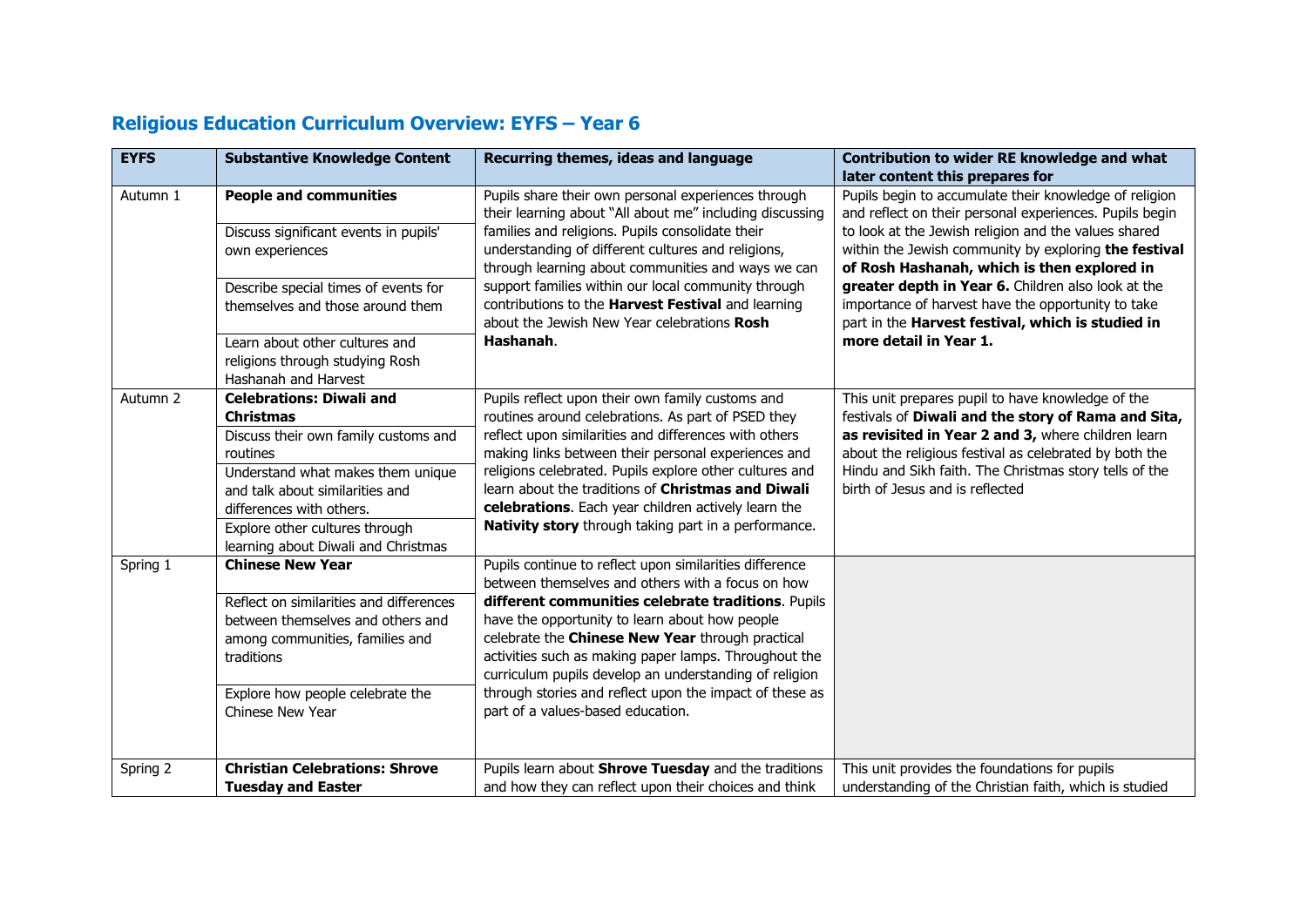|          | Pupils talk about past and present<br>events in their own lives and in the<br>lives of family members<br>Explore the traditions of Shrove<br>Tuesday and Easter and the religious<br>stories behind them               | about the best choices for the future. Pupils make links<br>across all areas of the curriculum (including PSED,<br>Numeracy, Literacy and Knowledge and Understanding<br>of the World) by making pancakes as a memorable<br>experience linked to this. Pupils also spend time<br>learning the Easter story and consider different<br>traditions that our part of modern society surrounding<br>this. | each year within the RE curriculum. Pupils revisit the<br>Easter story in Year 2 and Year 6, developing<br>their understanding of the message behind this.                                                                                                                                                                                                                                          |
|----------|------------------------------------------------------------------------------------------------------------------------------------------------------------------------------------------------------------------------|------------------------------------------------------------------------------------------------------------------------------------------------------------------------------------------------------------------------------------------------------------------------------------------------------------------------------------------------------------------------------------------------------|-----------------------------------------------------------------------------------------------------------------------------------------------------------------------------------------------------------------------------------------------------------------------------------------------------------------------------------------------------------------------------------------------------|
| Summer 2 | <b>Eid</b><br>Understand that different people have<br>different beliefs, customs and<br>traditions<br>Explore the traditions as part of the<br>Eid celebrations and why it is<br>important to treat them with respect | Pupils explore the festival of Eid, learning about the<br>beliefs, customs and traditions and how different<br>families celebrate the breaking of the fast after<br>Ramadan. Pupils consider why it is important to treat<br>traditions with respect and how the traditions shape<br>part of the Muslim culture.                                                                                     | Pupils develop their understanding of the Muslim faith<br>through their learning and understand traditions and<br>beliefs within the Muslim faith and the impact of prayer<br>on daily life. The themes of respect, tolerance and<br>charity are echoed throughout the RE curriculum in all<br>religions and provide the cornerstone for children<br>developing their knowledge of the Muslim faith |
| Year 1   | <b>Substantive Knowledge Content</b><br>based around a Big Question                                                                                                                                                    | Recurring themes, ideas and language                                                                                                                                                                                                                                                                                                                                                                 | Contribution on wider RE knowledge and what<br>later content this prepares for                                                                                                                                                                                                                                                                                                                      |
| Autumn 1 | Why is the Harvest Festival<br>important to Christians?                                                                                                                                                                | Pupils begin to develop an awareness of the<br>importance of the harvest festival for Christians and<br>consider why Christians are thankful to God for his<br>creations. Pupils also have the opportunity to donate                                                                                                                                                                                 | Pupils develop their understanding of Christianity and<br>themes of charity throughout our curriculum. In Year<br>2 children explore belonging to a Christian<br>family and how core values include love,                                                                                                                                                                                           |
|          |                                                                                                                                                                                                                        |                                                                                                                                                                                                                                                                                                                                                                                                      |                                                                                                                                                                                                                                                                                                                                                                                                     |
|          | Develop an awareness of the<br>importance of charity in the Christian<br>faith.                                                                                                                                        | food to the harvest collection, learning about the<br>Christian ethos of sharing with others. This links to our<br>school ethos of helping others within the local<br>community, which is highlighted through the charity<br>work done in this unit. Pupils explore the significance                                                                                                                 | compassion and caring which links to the charity<br>theme of helping others. In Year 5 children<br>explore Christian values linked to Lent where<br>the theme again re-occurs. Through learning<br>about the Five Pillars of Islam and Zakat                                                                                                                                                        |
|          | Understand about the importance of<br>not wasting food.                                                                                                                                                                | of harvest across the world and reflect upon that<br>Christianity is not the only faith that celebrates<br>harvest, whilst also considering why the harvest is<br>important in many non-religious communities e.g.<br>farmers.                                                                                                                                                                       | 'charity' in Year 5, alongside school the planned<br>charity unit this theme, in a range of different<br>guises and religions, runs across our school curriculum<br>and Religious Education curriculum each year. Children<br>have the opportunity to learn about different Christian                                                                                                               |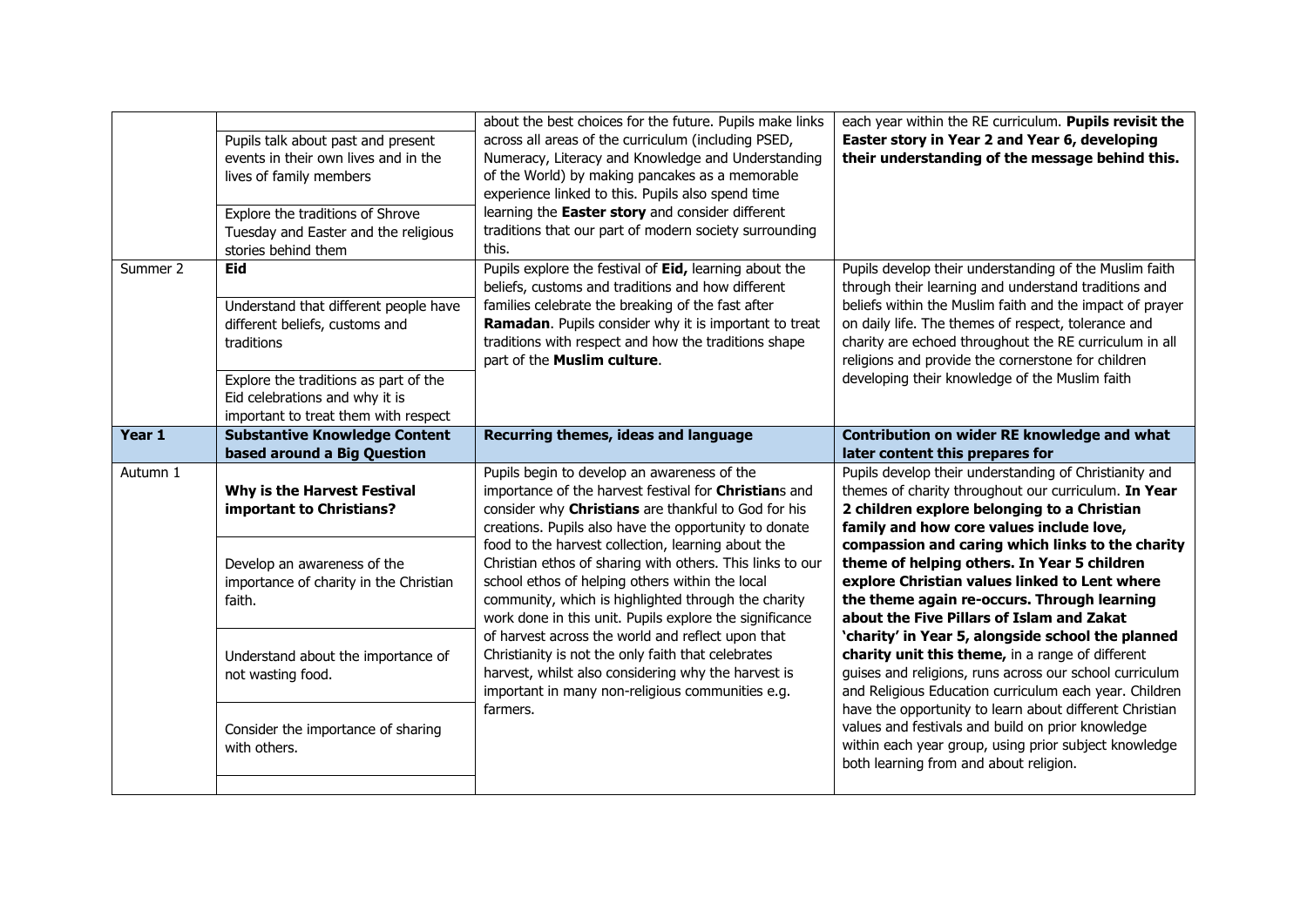|          | Understand that Christians believe that<br>God created the food that is grown<br>and eaten.                                                                                                                                                                                                                                                                                                                   |                                                                                                                                                                                                                                                                                                                                                                                                                                                                                                                                                                                                                                             |                                                                                                                                                                                                                                                                                                                                                                                                                                                                                                                                                                                                                                                                                                                        |
|----------|---------------------------------------------------------------------------------------------------------------------------------------------------------------------------------------------------------------------------------------------------------------------------------------------------------------------------------------------------------------------------------------------------------------|---------------------------------------------------------------------------------------------------------------------------------------------------------------------------------------------------------------------------------------------------------------------------------------------------------------------------------------------------------------------------------------------------------------------------------------------------------------------------------------------------------------------------------------------------------------------------------------------------------------------------------------------|------------------------------------------------------------------------------------------------------------------------------------------------------------------------------------------------------------------------------------------------------------------------------------------------------------------------------------------------------------------------------------------------------------------------------------------------------------------------------------------------------------------------------------------------------------------------------------------------------------------------------------------------------------------------------------------------------------------------|
| Autumn 2 | What are the important events<br>leading up to Christmas?<br>Understand that Christians believe that<br>Jesus is God's gift to the world<br>Understand the key events in the<br>Christian narrative of the birth of Jesus<br>Explore how Christian traditions at<br>Advent and Christmas retell the birth<br>of Jesus and teach Christians about<br>God and Jesus Christ<br>Consider how Christians celebrate | Pupils continue to develop their understanding of the<br>Christian faith through exploring the traditions of<br>Christmas and considering why Christians<br>remember Jesus at Christmas. Pupils develop an<br>awareness of how celebrations and traditions are<br>important at this time of year, such as exploring the<br>different traditions and the symbolism behind them<br>e.g. making christingles (symbol of Christ's light and<br>love for everyone)                                                                                                                                                                               | Pupils build on their prior knowledge of the nativity<br>from EYFS to develop their understanding of Christian<br>beliefs. This provides a stepping stone for<br>children's knowledge of Christianity, the<br>significance of God, Jesus and families as well as<br>different festivals such as Easter in Year 2 and<br>advent in Year 3 and Lent in Year 5.                                                                                                                                                                                                                                                                                                                                                           |
| Spring 1 | Advent and Christmas<br>How do children learn about<br>belonging to a Jewish family?<br>Explore how Jewish families prepare<br>for and celebrate Shabbat<br>Understand the importance of the<br>Mezuzah<br>Consider how the end of Shabbat is<br>celebrated                                                                                                                                                   | Pupils begin to explore extracts from the Tenakh<br>which teach Jews that there is One God who created<br>the world, human beings and everything in the world.<br>Pupils will explore how traditions at Shabbat help<br>Jews to remember, and be thankful to, God for<br>creating the world and everything in it, for creating<br>time for work and Shabbat. They will consider how<br>the lighting of the Shabbat candles express Jewish<br>belief in a loving, ever-present God explore how<br>symbols and objects in the home are a constant<br>reminder of the presence of God and the history of the<br>Jewish people e.g. the mezuzah | Pupils will begin to develop an understanding and<br>awareness of the Jewish faith and make links between<br>the importance of family and community in the Jewish<br>faith and how this is parallel in all other religions. They<br>will have the opportunity to explore other<br>aspects of culture and tradition in Judaism in<br>Year 2 and how this makes Jewish people feel<br>close to God is explored, Year 3 when<br>considering stories from the Torah, Year 4 when<br>exploring the synagogue and how the festival of<br>Sukkot is celebrated. The theme of community,<br>faith, tolerance and love continues to be taught<br>throughout the RE curriculum, across all faiths<br>and their underlying values |
| Spring 2 | How can I show respect towards<br>other faiths?<br>Consider what respect means and why<br>it is a British Value                                                                                                                                                                                                                                                                                               | Pupils will explore the question 'how can I show<br>respect towards other faiths?' within this unit, they will<br>investigate the meaning of the word 'respect'. They<br>will link this to who they might show respect to in their<br>lives.<br>Pupils will re-cap their knowledge of faiths covered so<br>far in Reception and Year 1 and use that as a guide to                                                                                                                                                                                                                                                                           | Pupils use prior knowledge and will begin to develop an<br>understanding and awareness of the link between<br>religion and respect.<br>This theological question will support ideas of<br>respect and tolerance for future learning of all<br>religions at school and in the wider world.                                                                                                                                                                                                                                                                                                                                                                                                                              |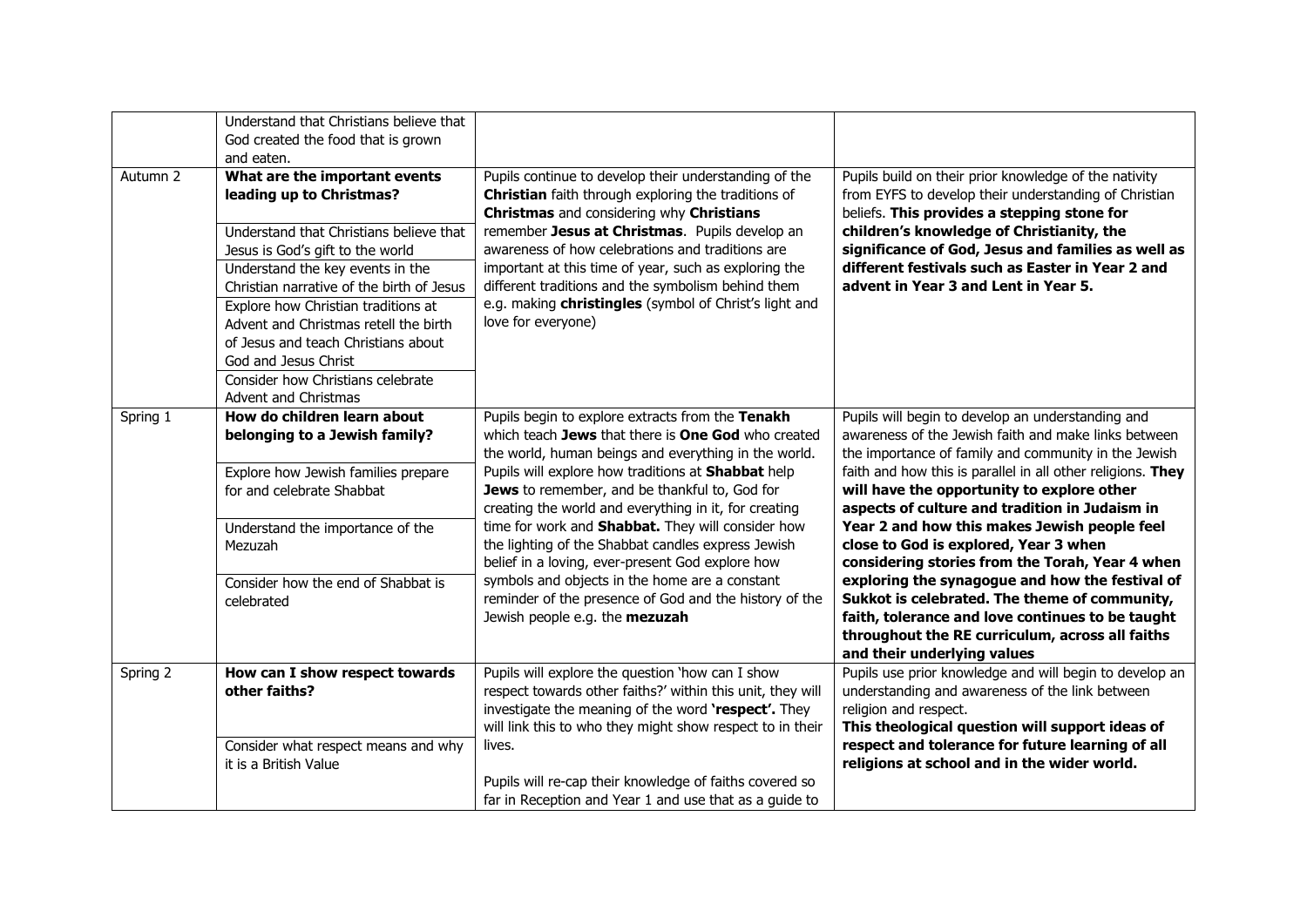|          | Show how respect is demonstrated in<br>different religions                                                                                                                                                                                                                                                                                                          | answer this question. What have they learnt about<br>Christianity through Harvest and Christmas? When<br>learning about belonging to a Jewish family and Eid<br>in Islam, can they see a common thread throughout                                                                                                                                                                                                                                                                                                                                                                                                                                                                                                                                                                                                                                                                                      |                                                                                                                                                                                                                                                                                                                                                                                                                                                                                                                                                                                                                                                                                                                                                                                                                                                                                                                                                                                                                                       |
|----------|---------------------------------------------------------------------------------------------------------------------------------------------------------------------------------------------------------------------------------------------------------------------------------------------------------------------------------------------------------------------|--------------------------------------------------------------------------------------------------------------------------------------------------------------------------------------------------------------------------------------------------------------------------------------------------------------------------------------------------------------------------------------------------------------------------------------------------------------------------------------------------------------------------------------------------------------------------------------------------------------------------------------------------------------------------------------------------------------------------------------------------------------------------------------------------------------------------------------------------------------------------------------------------------|---------------------------------------------------------------------------------------------------------------------------------------------------------------------------------------------------------------------------------------------------------------------------------------------------------------------------------------------------------------------------------------------------------------------------------------------------------------------------------------------------------------------------------------------------------------------------------------------------------------------------------------------------------------------------------------------------------------------------------------------------------------------------------------------------------------------------------------------------------------------------------------------------------------------------------------------------------------------------------------------------------------------------------------|
|          | Make links between different faiths                                                                                                                                                                                                                                                                                                                                 | religions that links to respect?<br>Pupils will think about how each religion shows<br>respect towards their own faith by creating a diagram<br>highlighting. They will also use their current knowledge<br>of faiths in order to answer this theological question<br>about how they can be respectful towards faiths<br>considering what they already know.                                                                                                                                                                                                                                                                                                                                                                                                                                                                                                                                           |                                                                                                                                                                                                                                                                                                                                                                                                                                                                                                                                                                                                                                                                                                                                                                                                                                                                                                                                                                                                                                       |
| Summer 1 | What does the story of the<br><b>Prophet Muhammad teach</b><br><b>Muslims?</b><br>Explore how the names of Muslim<br>children are often chosen to express<br>values/beliefs<br>Explore how the Qur-an teaches<br>Muslims that there is one God, Allah<br>Learn about Allah in the Qur-an<br>How Prophet Muhammad (pbuh) is an<br>example to Muslims of how to live. | Pupils will explore how the Qur'an teaches Muslims<br>that there is One God, Allah, who created the world<br>and that humans should look after it. They will listen to<br>stories of the life of the Prophet Muhammad<br>(pbuh) which provide examples for Muslims of how<br>to live according to the will of <b>Allah</b> . Pupils will<br>consider how Muslim children learn about Allah and<br>about their Muslim identity in the home. They will<br>look at how retelling stories and events from the<br>Muslim tradition are ways of communicating the<br>beliefs and values of Islam e.g. caring for and sharing<br>with others. Pupils will explore how the choice of a<br>baby's name, the 'whispering of the adhan' and the<br>traditions of welcoming a baby into the Muslim<br>community declare belief in the One and only God,<br>Allah, and express a hope for a life committed to Allah | The understanding of what it is like to grow up in a<br>family where religious faith is part of the belief system<br>is underpinned throughout the RE curriculum. Pupils<br>have the opportunity to learn and understand traditions<br>and beliefs within the Muslim faith and the impact of<br>prayer on daily life. In Year 2 the children progress<br>to learning about different family traditions<br>within the Christian faith. As the pupils continue<br>to develop their knowledge and understanding<br>of different religions, they begin to look religion<br>within the family and the traditions of prayer<br>and commitment. In Year 3 they explore how<br>Muslims show commitment to God and then<br>develop this by exploring and drawing<br>comparisons with the Hindu faith in Year 4. This<br>continual progression of understanding why family and<br>traditions are so important in different religions and<br>cultures is woven through the curriculum, both in RE,<br>PHSE and through the school's core values. |
| Summer 2 | What does the festival of Holi<br>teach Hindus about forgiveness?                                                                                                                                                                                                                                                                                                   | Pupils have the opportunity to learn about Hinduism<br>and how <b>Hindu's</b> learn about God's power, love and<br>forgiveness through telling stories about the childhood                                                                                                                                                                                                                                                                                                                                                                                                                                                                                                                                                                                                                                                                                                                             | This learning provides a platform for children to revisit<br>the story of Rama and Sita and the traditions of<br>Diwali in Year 2. Throughout RE in the school                                                                                                                                                                                                                                                                                                                                                                                                                                                                                                                                                                                                                                                                                                                                                                                                                                                                        |
|          | Explore the importance of Krishna to<br><b>Hindus</b><br>Understand the importance of the<br>festival of Holi and how it is<br>celebrated.                                                                                                                                                                                                                          | of Krishna. They then explore how Holi is celebrated<br>learning about traditions and symbols such as light<br>representing good overcoming evil as light overpowers<br>the dark and fire being purifying and destroying evil.                                                                                                                                                                                                                                                                                                                                                                                                                                                                                                                                                                                                                                                                         | children revisit Hinduism looking at how Hindus<br>show commitment to God in Year 4 and the<br>importance of community and worship both at<br>home and in the Mandir in Year 6. The themes<br>taught through this unit allow children to draw parallels                                                                                                                                                                                                                                                                                                                                                                                                                                                                                                                                                                                                                                                                                                                                                                               |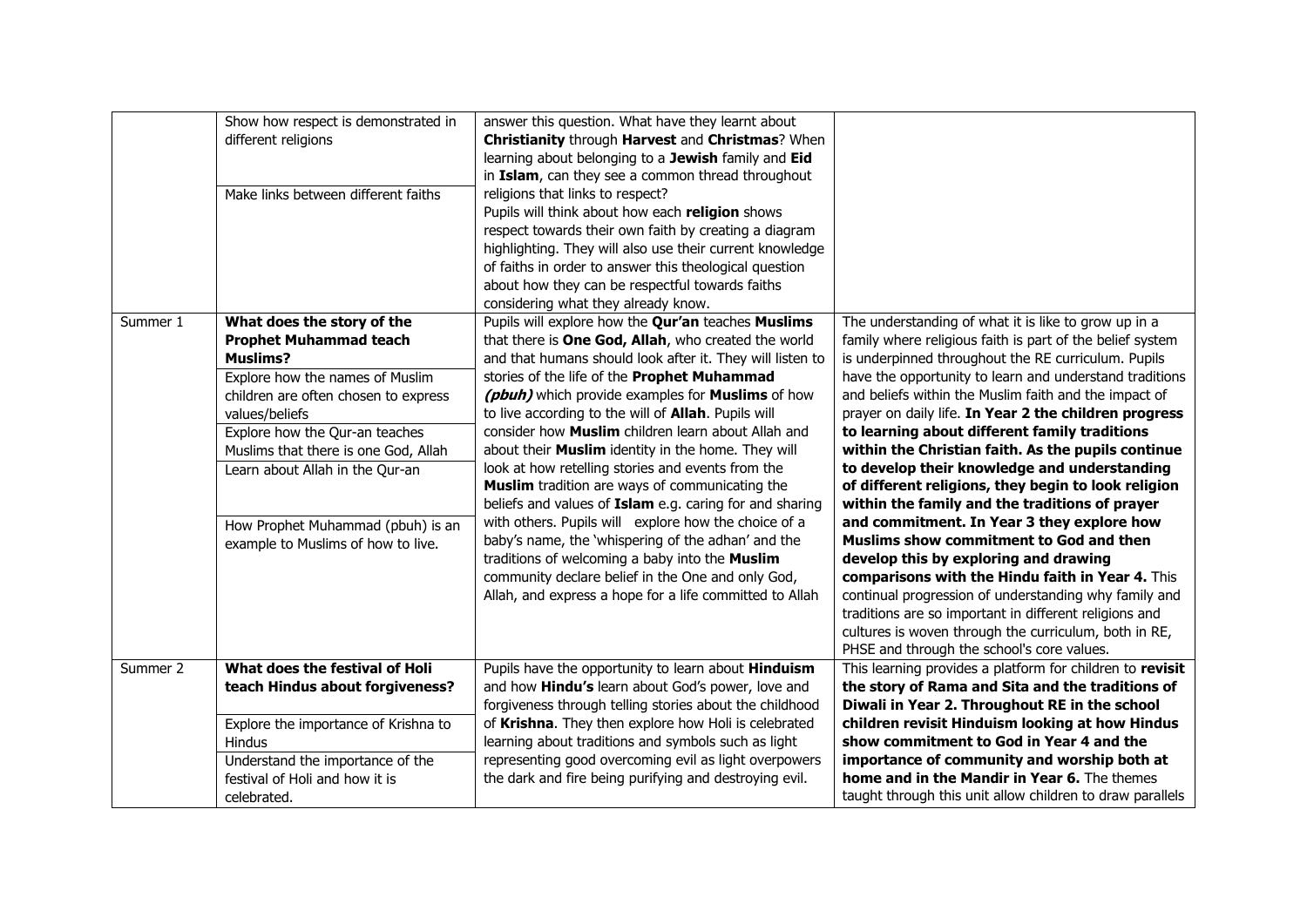|                   | Consider the importance of the story<br>of Krishna at Holi.<br>Explore how Holi is a happy festival for<br>Hindus     |                                                                                                                                                                                                                                                                                                                                                                                              | between and across religions exploring the concept of<br>light, purity and belief.                                                                                                                                                                                                                                                                             |
|-------------------|-----------------------------------------------------------------------------------------------------------------------|----------------------------------------------------------------------------------------------------------------------------------------------------------------------------------------------------------------------------------------------------------------------------------------------------------------------------------------------------------------------------------------------|----------------------------------------------------------------------------------------------------------------------------------------------------------------------------------------------------------------------------------------------------------------------------------------------------------------------------------------------------------------|
| Year <sub>2</sub> | <b>Substantive Knowledge Content</b><br>based around a Big Question                                                   | Recurring themes, ideas and language                                                                                                                                                                                                                                                                                                                                                         | Contribution on wider RE knowledge and what<br>later content this prepares for                                                                                                                                                                                                                                                                                 |
| Autumn 1          | Who are the heroes of the Diwali<br>story?                                                                            | Pupils learn about the stories told at Diwali and how<br>Rama and Sita provide Hindus with role models and<br>values to live by e.g. love, courage, loyalty and duty.<br>They consider how, in celebrating Diwali, Hindus                                                                                                                                                                    | This learning provides an opportunity to reflect on the<br>prior knowledge taught about Diwali in Reception.<br>Throughout this unit there is a focus on good versus<br>evil and the symbolism that light plays in this. This                                                                                                                                  |
|                   | The Diwali story (Rama and Sita)                                                                                      | learn about God's power, love and forgiveness. Pupils<br>learn how, through daily religious observance in the<br>home and through festival celebrations, children learn                                                                                                                                                                                                                      | prepares the children the importance of light in<br>the Hanukkah story taught in Year 2, as well as<br>preparing children to draw comparisons                                                                                                                                                                                                                  |
|                   | Understand light is associated with<br>good                                                                           | about God and about belonging to the Hindu<br>community. Pupils consider how symbols associated<br>with Diwali, (e.g. light- good overcoming evil as light<br>overcomes the dark) and <b>Holi</b> (e.g. fire $-$ purifying and                                                                                                                                                               | between Hindu and Sikh Diwali in Year 3 and the<br>Hindu commitment to God in Year 5.                                                                                                                                                                                                                                                                          |
|                   | Understand that for Sikh faith, the<br>Divali lights are a symbol of a struggle<br>for religious freedom and bravery. | destroying evil) communicate beliefs about God's love<br>and power. To consolidate this learning pupils will have<br>the opportunity to visit the Hindu Temple in Neasden<br>and consider how Hindus worship.                                                                                                                                                                                |                                                                                                                                                                                                                                                                                                                                                                |
| Autumn 2          | Why is the Hanukkiah so<br>important during Hanukkah?                                                                 | Pupils explore the significance of Hanukkah to the<br>Jewish people and how this makes them feel close to<br>god, but thinking about the miracles he performed.                                                                                                                                                                                                                              | This learning consolidates children's understanding of<br>the symbolism of light within religion and paves the<br>way for developing knowledge about the Jewish faith                                                                                                                                                                                          |
|                   | Explore how lights and candles are<br>often used in celebrations and<br>festivals.                                    | They consider different traditions associated in the<br>festival and draw comparisons between these and<br>Diwali (studied earlier in the year) and Christmas.<br>They consider how the festival makes the community<br>feel closer to God and about their Jewish identity in<br>the home e.g. through religious observance and<br>festival celebrations. Pupils explore how the lighting of | and the values is holds a key in its teachings.<br>Throughout the curriculum children annually<br>revisit different aspects of the Jewish faith e.g.<br>The Torah and the stories of the Jewish people<br>in Year 3, Sukkot and the synagogue in Year 4,<br>reflecting in following the message of God in<br>Year 5 and Shabbat and the high holy festivals in |
|                   | Learn about the key features of the<br>story of Hanukkah.                                                             |                                                                                                                                                                                                                                                                                                                                                                                              |                                                                                                                                                                                                                                                                                                                                                                |
|                   | Discuss the meaning of the traditional<br>Hanukkah symbols.                                                           | the hanukiah expresses Jewish belief in a loving,<br>ever-present God.                                                                                                                                                                                                                                                                                                                       | Year 6.                                                                                                                                                                                                                                                                                                                                                        |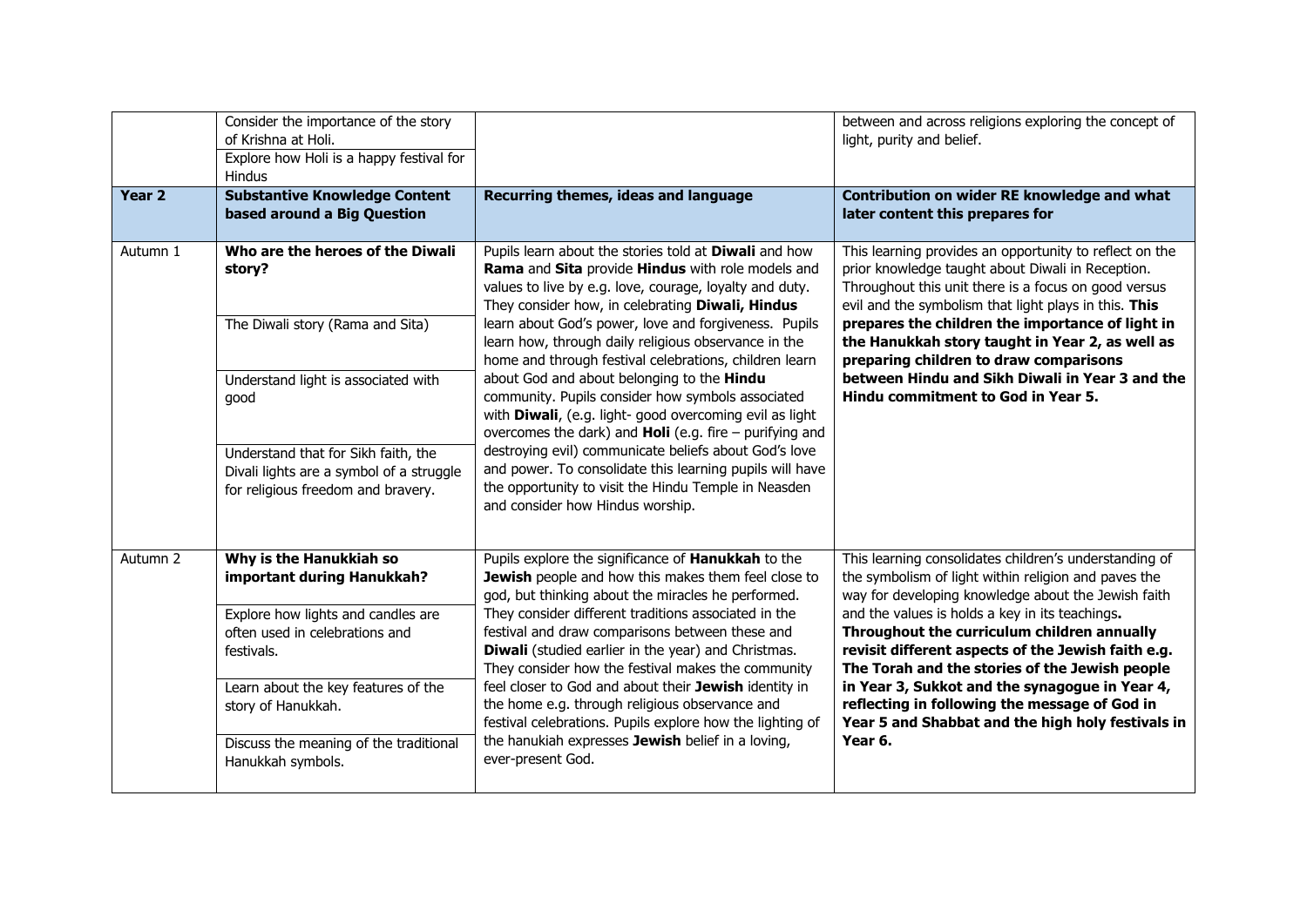| Spring 1 | <b>How does fasting for Ramadan</b>    | Pupils will learn about how the <b>Qur'an</b> teaches              | This unit builds on pupils learning about how Muslims      |
|----------|----------------------------------------|--------------------------------------------------------------------|------------------------------------------------------------|
|          | benefit Muslims?                       | Muslims that there is One God, Allah, who created                  | pray and the impact of this on their daily lives and       |
|          |                                        | the world and that humans should look after it explore             | beliefs taught in Year 1. By understanding the links       |
|          |                                        | narratives of the life of the Prophet Muhammad                     | between prayer and religious festivals such a Id- ul -     |
|          |                                        | (pbuh). This provides examples for Muslims of how to               | Fitr, pupils will be able to further explore the teachings |
|          | Understand the importance of the       | live according to the will of Allah. They will explore             | of Muhammah (pbuh) and how this forms a part of            |
|          | Qur'an as the Muslim holy book         | how Muslim children are encouraged to be conscious                 | religious celebrations. This knowledge prepares            |
|          | Learn why Muslims fast during the      | of Allah throughout the day. Pupils will learn about               | pupils to learn about how Muslims show                     |
|          | daylight hours in the month of         | how Muslim children learn about Allah and about their              | commitment to God in Year 3, and the                       |
|          | Ramadan.                               | Muslim identity in the home e.g. through salah and                 | importance of the teachings of the Qur'an in               |
|          | Consider how Id-ul-Fitr marks the end  | daily religious observances, Ramadan and Id-ul-                    | Year 4. In Year 5 pupils will further reflect on           |
|          | of the Ramadan and is a happy time.    | Fitr. They will consider how family and community life,            | the community aspect of the Muslim faith and               |
|          |                                        | the home, the masjid (mosque), madrassah and the                   | learn about the Mosque (as well as gaining first           |
|          |                                        | imam, help children understand and keep the rules for              | hand experiences through visiting one). In Year            |
|          |                                        | being good Muslim. Pupils will look at how retelling               | 6 pupils build on this knowledge by studying the           |
|          |                                        | stories and events from the Muslim tradition are ways              | significance of the Hajj for a Muslim.                     |
|          |                                        | of communicating the beliefs and values of Islam e.g.              |                                                            |
|          |                                        | caring for and sharing with others                                 |                                                            |
| Spring 2 | How important is it for Christians     | Pupils will explore <b>Bible</b> narratives of <b>Jesus'</b> death | This learning continues to develop children's knowledge    |
|          | that Jesus came back to life after     | and resurrection, understood by Christians as a                    | of the life and death of Jesus and how it signifies an     |
|          | his crucifixion?                       | promise of new life and new beginning. They will learn             | important time in the Christian calendar. This             |
|          |                                        | about how Christian traditions at Lent and Easter                  | understanding forms the basis for children to further      |
|          | Explore how some objects help recall   | retell the death and resurrection and teach Christians             | consolidate their knowledge of the Christian faith in      |
|          | events from the life of Jesus.         | about God and Jesus Christ. Pupils will consider                   | Holy Week in Year 3, Bible stories and Lent in             |
|          |                                        | how the symbols of Easter (e.g. palms, crosses, eggs,              | Year 5 and expressing faith through the arts in            |
|          | Understand for Christians, Easter is a | hot cross buns, and colours associated with Lent and               | Year 6. It continues to draw on the themes of              |
|          | time of hope, new beginnings & new     | Easter), remind Christians of Easter events and the                | community explored across different religions and how      |
|          | life.                                  | theme of endings and new beginnings.                               | we should show tolerance to all.                           |
|          | Symbols, help many Christians to       |                                                                    |                                                            |
|          | remember Jesus & the first Easter.     |                                                                    |                                                            |
| Summer 1 | What does religion teach us about      | Pupils will investigate the ideas behind religious they            | Pupils will re-cap previous learning on particular         |
|          | how to treat each other?               | have already learnt about. They will re-cap on                     | festivals where this theme is a focus (Harvest,            |
|          | Consider how we should treat others    | Harvest, Ramadan and Diwali in particular to                       | Ramadan, Diwali). This signifies the importance of         |
|          | Make links between religions and       | explore how these festivals teach people about how to              | religion teaching about morals and the right thing to      |
|          | festivals                              | treat each other. They will give examples of things that           | do.                                                        |
|          | Look at how British Values link to     | happen during festivals that link with how to treat                | This will be consolidated in Year 4 when the               |
|          | religions                              | someone.                                                           | story of the Prophet Muhammad is explained                 |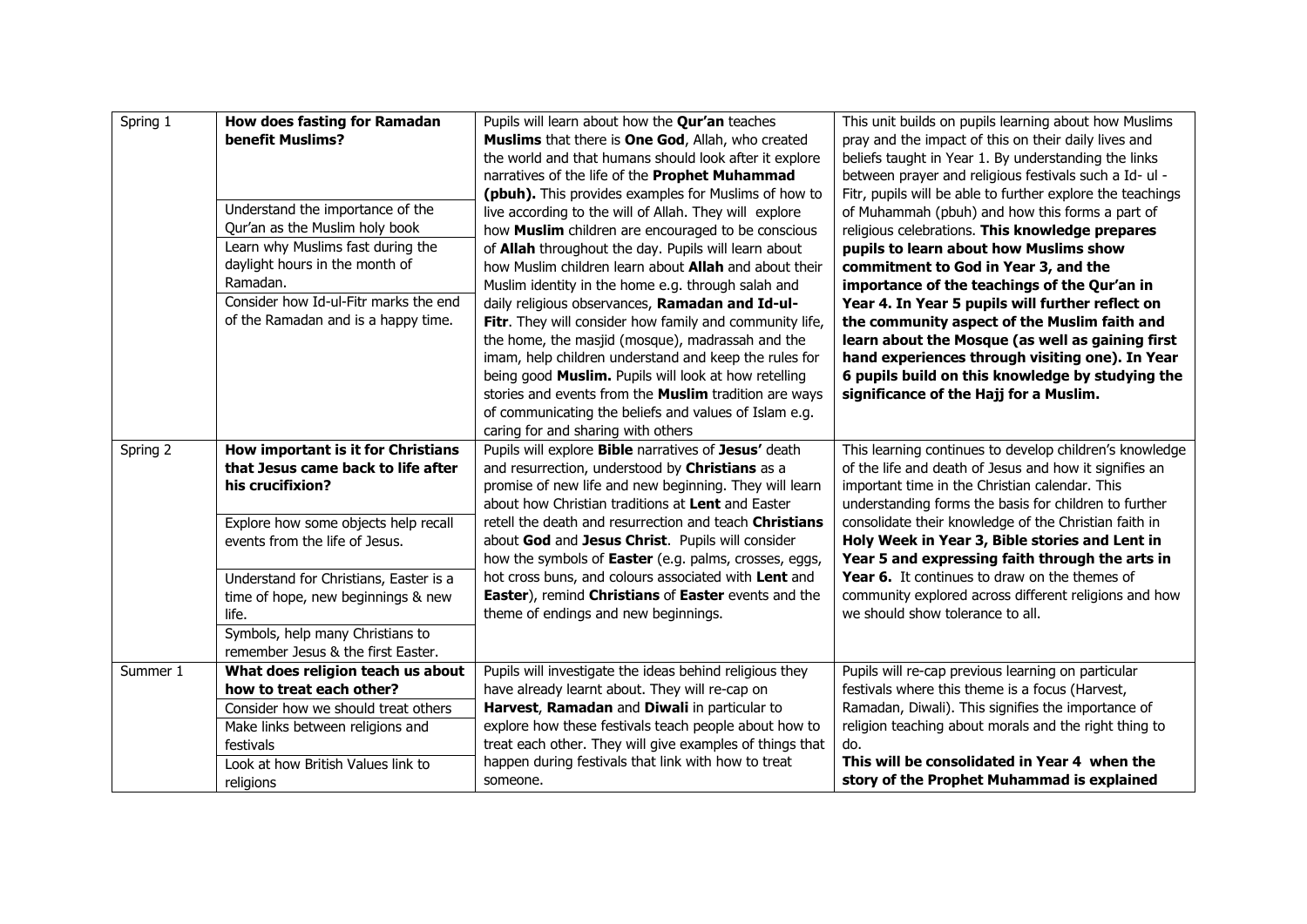|                   | Reflect on personal beliefs and                              | They will also think about how they are taught to treat                                                             | and what he taught others about how to treat                                                            |
|-------------------|--------------------------------------------------------------|---------------------------------------------------------------------------------------------------------------------|---------------------------------------------------------------------------------------------------------|
|                   | experiences                                                  | others both at home and at school. What are the                                                                     | one another. Again in Year 5 and 6 within                                                               |
|                   |                                                              | common themes that arise from all 3?                                                                                | Buddhism where the focus is on giving.                                                                  |
| Summer 2          | How do children learn about                                  | Pupils explore how baptism and infant dedication                                                                    | This unit of learning consolidates children's prior                                                     |
|                   | belonging to a Christian family?                             | express the hope that children will grow up to follow                                                               | knowledge of the Christian faith and enables                                                            |
|                   | Consider how some Christians baptise                         | the teaching and example of Jesus. Pupils consider                                                                  | them to reflect on different aspects of the                                                             |
|                   | their congregation as a sign of                              | some of the ways in which children learn about their                                                                | Christian faith. This prepares them to consider                                                         |
|                   | welcoming them in to the Church.                             | faith by growing up in a <b>Christian</b> home e.g. by                                                              | different festivals and the way there is a                                                              |
|                   |                                                              | worshipping together on Sunday and on other days,                                                                   | community approach to them, such as Easter in                                                           |
|                   | Understand the symbolism of the cross                        | reading and studying the bible, listening to stories,                                                               | Year 2, Holy Week in Year 3, Bible stories and                                                          |
|                   | and the candle in baptism.                                   | singing and praying. Pupils explore how belonging to                                                                | Lent in Year 5. Children are encouraged to consider                                                     |
|                   | Reflect up how we learn to behave                            | the Christian 'family' means living in the way Jesus                                                                | the values of the Christian community and how these                                                     |
|                   | from the groups we belong to.                                | taught, especially caring for others e.g. the poor and                                                              | mirror that in other religious communities, our school                                                  |
|                   |                                                              | those in need. Pupils will learn about how the symbols                                                              | community and British Values. Assemblies echoing                                                        |
|                   |                                                              | of baptism (e.g. water, light, the sign of the cross and                                                            | these themes, both founded on religious teaching and                                                    |
|                   |                                                              | the colour of baptism clothing) mark a new beginning                                                                | celebrations as well as values are an integral part of                                                  |
|                   |                                                              | in the Christian family.                                                                                            | the school and developing childrens' cultural capital,                                                  |
|                   |                                                              |                                                                                                                     | with a focus on being kind always.                                                                      |
| Year <sub>3</sub> | <b>Substantive Knowledge Content</b>                         | Recurring themes, ideas and language                                                                                | Contribution on wider RE knowledge and what                                                             |
|                   |                                                              |                                                                                                                     |                                                                                                         |
|                   | based around a Big Question                                  |                                                                                                                     | later content this prepares for                                                                         |
| Autumn 1          | How are Hindu and Sikh Diwali                                |                                                                                                                     |                                                                                                         |
|                   | linked?                                                      | Pupils will make connections between stories about                                                                  | This prepares the children to understand the similarities<br>and differences between the Sikh and Hindu |
|                   |                                                              | Rama, and the <b>Hindu</b> belief that God descends to                                                              |                                                                                                         |
|                   | Learn about traditions and practises<br>related to Diwali    | earth when evil threatens to overcome good. They will<br>explore the connections between <b>Hindu</b> belief in one | community, focusing on good versus evil and<br>community. In Year 4 the children learn about            |
|                   |                                                              | God and the diverse forms in which God is worshipped                                                                | how Hindu's show their commitment to God, this                                                          |
|                   | Know that some Hindus worship<br>Lakshimi                    | e.g. Rama and Lakshmi. Pupils will learn about                                                                      | is both through daily worship, festivals and                                                            |
|                   |                                                              | Hindu devotion to God and how this is expressed in                                                                  | community celebrations. In Year 6 the pupils                                                            |
|                   | Consider the importance of<br>preparation at festival times. | worship in the <b>Hindu</b> home and mandir e.g puja, arti                                                          | develop their knowledge of the Hindu faith, by                                                          |
|                   | Learn about the different Hindu                              | and prasha. They will also learn about the significance                                                             | exploring the Mandir and how this place of                                                              |
|                   | representations of Gods.                                     | of Guru Hargobind being released from his prison                                                                    | worship is a fundamental part of the community.                                                         |
|                   | Understand the key events of the story                       | along with 52 other prisoners which he helped to free                                                               | Pupils further learn about the Sikh faith and                                                           |
|                   | of Guru Hargobind and draw                                   | and how this is an important part of the Sikh Diwali                                                                | Guru Nanak's teaching of love, charity, respect                                                         |
|                   | comparisons between Hindu and Sikh                           | story. They will consider the similarities and differences                                                          | and equality in Year 5. These morals are echoed                                                         |
|                   | Diwali.                                                      | between Sikh and Hindu Diwali.                                                                                      | through the morals and values taught as part of                                                         |
|                   |                                                              |                                                                                                                     | our school ethos.                                                                                       |
|                   |                                                              |                                                                                                                     |                                                                                                         |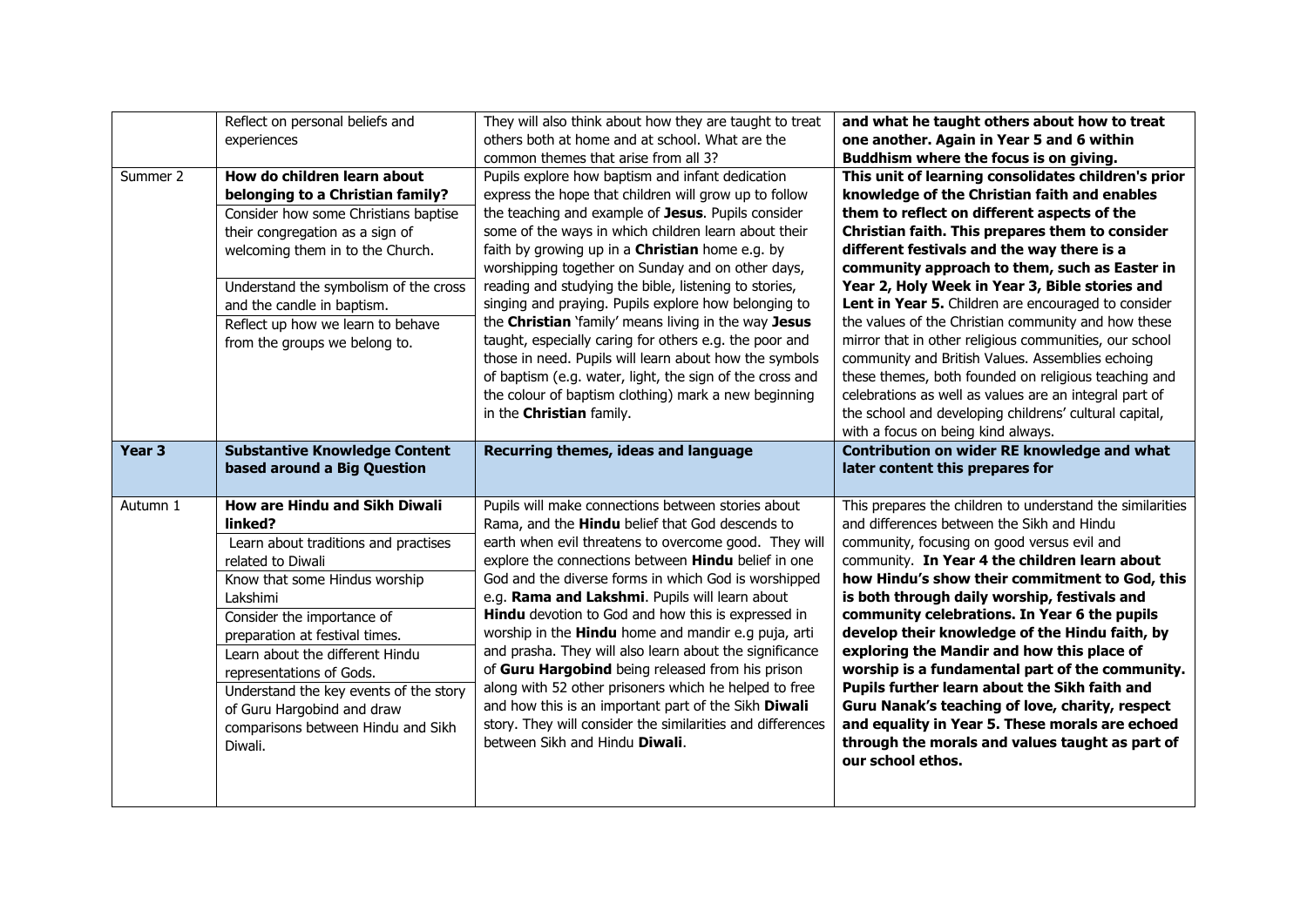| Autumn 2 | Does religion encourage moral<br>values?<br>Discuss what a moral is<br>Consider pupils personal morals<br>Look at who teaches you to be a moral<br>person<br>Make links between religions and<br>morals                                                                         | Pupils to explore real life examples of moral behaviour<br>that link to culture and religion - eg Malala Yousafzai,<br>Martin Luther King, Rosa Parks. Children to investigate<br>the answers to these questions:<br>What are their morals? What are your morals? Who<br>teaches you about morals? How does their religion<br>support their beliefs and what they are fighting for?                                                                                                                                                                                                                                                                                                                                                                                                                                                                                                                                                                                                                                                                                                           | This unit can allow the children to re-cap what they<br>have learnt about morals in Year 2 within the festival of<br>Ramadan and what the religion expects of Muslims<br>during the fast - give to charity and Easter in Year 2<br>etc. They can also be reminded of the morals<br>surrounding harvest too.<br>This unit of learning consolidates children's<br>prior knowledge of morals covered within<br>various faiths and encourages them to consider<br>morals within religions of future learning. They<br>will realise that religions are based on morals<br>and that even if they do not follow a particular<br>religion at home, they still have morals and<br>values to live by. |
|----------|---------------------------------------------------------------------------------------------------------------------------------------------------------------------------------------------------------------------------------------------------------------------------------|-----------------------------------------------------------------------------------------------------------------------------------------------------------------------------------------------------------------------------------------------------------------------------------------------------------------------------------------------------------------------------------------------------------------------------------------------------------------------------------------------------------------------------------------------------------------------------------------------------------------------------------------------------------------------------------------------------------------------------------------------------------------------------------------------------------------------------------------------------------------------------------------------------------------------------------------------------------------------------------------------------------------------------------------------------------------------------------------------|---------------------------------------------------------------------------------------------------------------------------------------------------------------------------------------------------------------------------------------------------------------------------------------------------------------------------------------------------------------------------------------------------------------------------------------------------------------------------------------------------------------------------------------------------------------------------------------------------------------------------------------------------------------------------------------------|
| Spring 1 | <b>How are Muslims beliefs</b><br>expressed in practice?<br>Know that Muslims are called to pray 5<br>times a day.<br>Understand that Muslims are reminded<br>at Ramadan to help those in need.<br>Explore how Muslim religious life has a<br>pattern and order given by Allah. | Pupils will make connections between Islam and other<br>religions in relation to teachings about loving Allah and<br>a responsibility to care for others (eg zakah and<br>sadaqah). They will learn that there are Muslims of<br>many nationalities, races and cultures within Britain<br>and around the world. They will explore unity in the<br>ummah (community) and make connections between<br>the obligations of religious observance and the<br>strength Muslims gain from belonging to the ummah<br>e.g. sawm (fasting at Ramadan) and standing<br>shoulder to shoulder in salah. Pupils will make<br>connections between the belief in One God, Allah and<br>the way this is reflected in salah and the mosque e.g.<br>everyone facing the qiblah (direction of the Kabbah)<br>and mihrab. Pupils will learn about the two attributes<br>of Allah, Ar-Rahman, (The Compassionate) and Ar-<br><b>Rahim</b> (The Merciful), and the qualities Muslims try to<br>develop in their own lives. Pupils will have the<br>opportunity to consolidate their learning by visiting a<br>Mosque. | Pupils will use this leaning to support them in<br>developing an understanding of the importance of<br>the message of the Qur'an and the Prophet<br>Muhammad and how he was a role model for the<br>way Muslim's should live their lives, spreading<br>the message from Allah in Year 4. In Year 5<br>pupils learn about the way in which the Mosque<br>helps Muslims to feel part of the community and<br>learn about their faith. In Year 6 this knowledge<br>supports pupils understanding about the<br>significances of completing Hajj and how it is a<br>is a demonstration of the solidarity of the<br>Muslim people, and their submission to God<br>(Allah).                        |
| Spring 2 | How do the stories of Jesus help<br><b>Christians lead their lives?</b>                                                                                                                                                                                                         | Pupils will make connections between Jesus'<br>teachings, events from his life, and the Christian<br>belief that God is loving and forgiving through learning                                                                                                                                                                                                                                                                                                                                                                                                                                                                                                                                                                                                                                                                                                                                                                                                                                                                                                                                 | This learning builds on children's prior knowledge of<br>the Christian faith and bible teachings and it prepares<br>them to further develop their understanding of                                                                                                                                                                                                                                                                                                                                                                                                                                                                                                                          |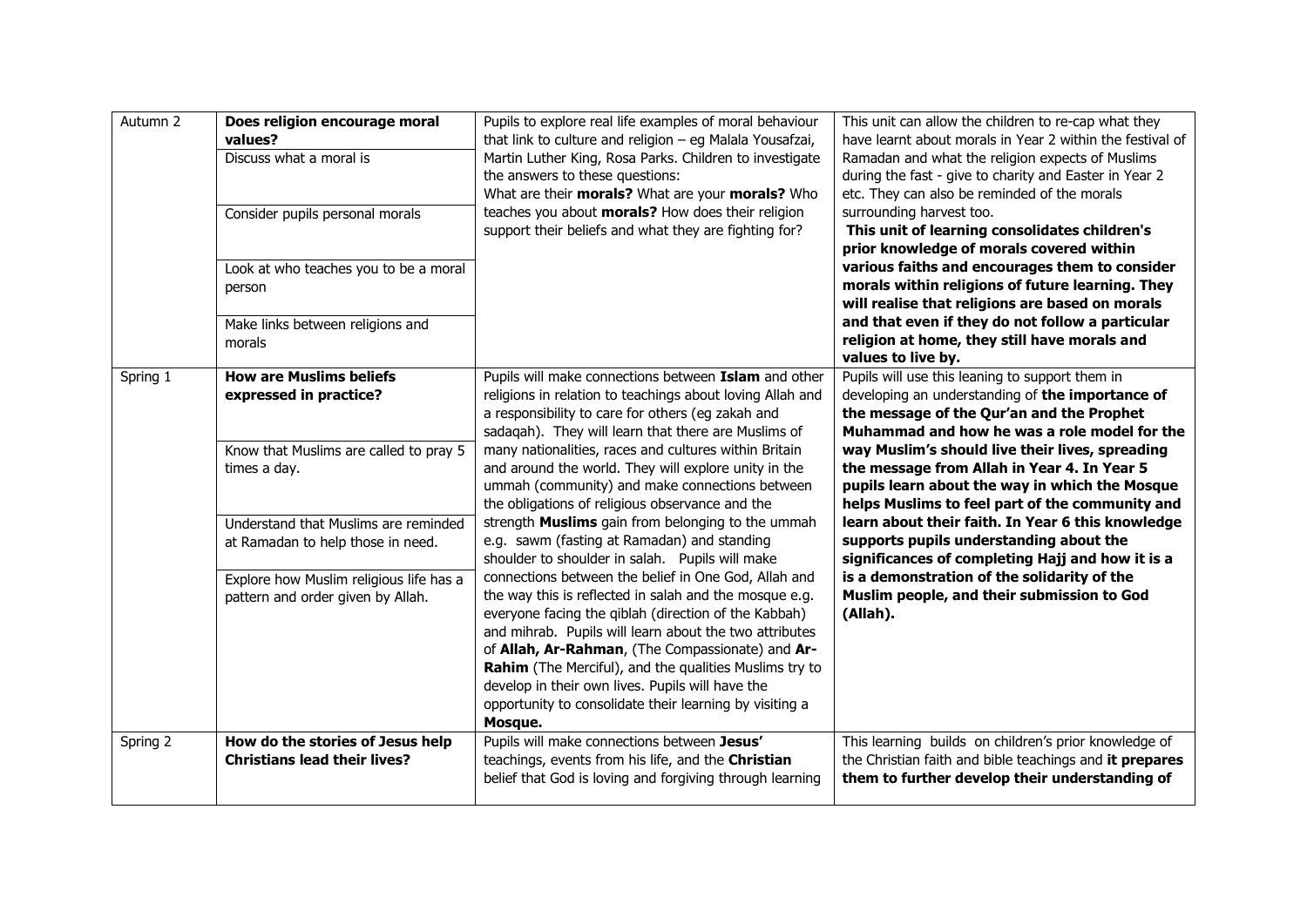|          | Understand the importance of the<br>Bible in teaching Christians about God.<br>Know that the Bible has two main<br>parts the Old & New testament.<br>Learn about the parable of the<br>Prodigal Son.                                                                                                                                                                                                                                                              | about different parables e.g. the Prodigal Son. They<br>will make connections between the <b>Bible</b> , the source<br>of Christian belief and teaching, and the decisions and<br>actions of Christians in their daily lives. Pupils will learn<br>about the Christian beliefs that humans are separated<br>from God by sin, and that reconciliation is possible<br>through repentance and forgiveness. They will explore<br>how following the 10 commandments ensures people<br>treat each other respectfully                                                                                                                                                                                                                                                                                                                                                                                                                                                         | what it means to be a part of the Christian<br>community in Year 4 and the values followed in<br>Year 5.                                                                                                                                                                                                                                                                                                                                                                                                                                                                                    |
|----------|-------------------------------------------------------------------------------------------------------------------------------------------------------------------------------------------------------------------------------------------------------------------------------------------------------------------------------------------------------------------------------------------------------------------------------------------------------------------|------------------------------------------------------------------------------------------------------------------------------------------------------------------------------------------------------------------------------------------------------------------------------------------------------------------------------------------------------------------------------------------------------------------------------------------------------------------------------------------------------------------------------------------------------------------------------------------------------------------------------------------------------------------------------------------------------------------------------------------------------------------------------------------------------------------------------------------------------------------------------------------------------------------------------------------------------------------------|---------------------------------------------------------------------------------------------------------------------------------------------------------------------------------------------------------------------------------------------------------------------------------------------------------------------------------------------------------------------------------------------------------------------------------------------------------------------------------------------------------------------------------------------------------------------------------------------|
| Summer 1 | How is the celebration of Wesak<br>important to Buddists?<br>Learn the story of what Siddhartha<br>saw outside the palace, how it made<br>him sad and taught him everything.<br>Name and say what the objects on a<br>Buddhist shrine are for changes.<br>Explore the festival of Wesak and<br>know that what happens reminds<br>Buddhists of the Buddha.<br>Reflect upon the Buddha as a light and<br>can name people who are like lights in<br>other religions. | Pupils will explore how the story of Siddhartha and<br>the 'four sights' helps <b>Buddhists</b> to understand that<br>nothing lasts forever and everything changes. They will<br>learn about how in celebrating Wesak Buddhists<br>remember the Enlightenment of the Buddha e.g.<br>by retelling stories about his birth, life and death. They<br>will consider how celebrating Wesak together,<br>develops a sense of belonging to the Buddhist<br>community. Pupils will learn about how through the<br>objects and artefacts on a shrine (e.g. the <b>Buddha</b><br>rupa, candles, flowers, incense), <b>Buddhists</b> show<br>reverence for the <b>Buddha</b> and his teaching. They will<br>make comparisons between the symbolism of light at<br>Wesak, reminding Buddhists of the Buddha's<br>teachings which are like a light, showing people how to<br>be kind in everything they do, think and say and other<br>religious festivals e.g. Diwali and Hanukkah | This unit introduces children to the fundamental beliefs<br>of the Buddhist faith, providing them with an<br>understanding of why Buddha is a teacher and how<br>this should be honoured through life choices. This<br>learning prepares children to learn in greater<br>depth about Buddha and his teachings in Year 5<br>and the impact of his teachings on the<br>community in Year 6.                                                                                                                                                                                                   |
| Summer 2 | How is the Torah important in<br>Judaism?<br>Understand the Torah is central to<br>Jewish life.<br>Explore how the Torah is used in daily<br>life & worship.<br>Consider how Jewish people celebrate<br>stories and events from the history of<br>their people.                                                                                                                                                                                                   | Pupils will make connections between narratives about<br>key figures (Joseph) and events from the Tenakh<br>(e.g. Moses and the giving of the Torah), and the<br>Jewish understanding of their people's relationship<br>with God. They will develop an understanding of the<br>Jewish belief in God's on-going care and protection<br>and make connections between the way the Sefer<br><b>Torah</b> is treated with reverence and love and the<br>belief that it is precious because it contains God's<br>word. Pupils will explore the connections between<br>Judaism and other religions in relation to, for<br>example, teachings about loving God and a                                                                                                                                                                                                                                                                                                           | Pupils develop a secure understanding of the<br>significance of the Torah and its teachings in<br>preparation for Year 4 to learn about how the<br>festival of Sukkot teaches Jewish people about<br>kindness and community. In Year 5 pupils use<br>this knowledge to consider how God protected<br>the Jewish people during Passover and the<br>sacrifices Jewish people make during this<br>festival to commemorate this. In Year 6 pupils<br>look further at repentance and forgiveness,<br>while considering Rosh Hashanah (Jewish New<br>Year) and Yom Kippur (the day of atonement). |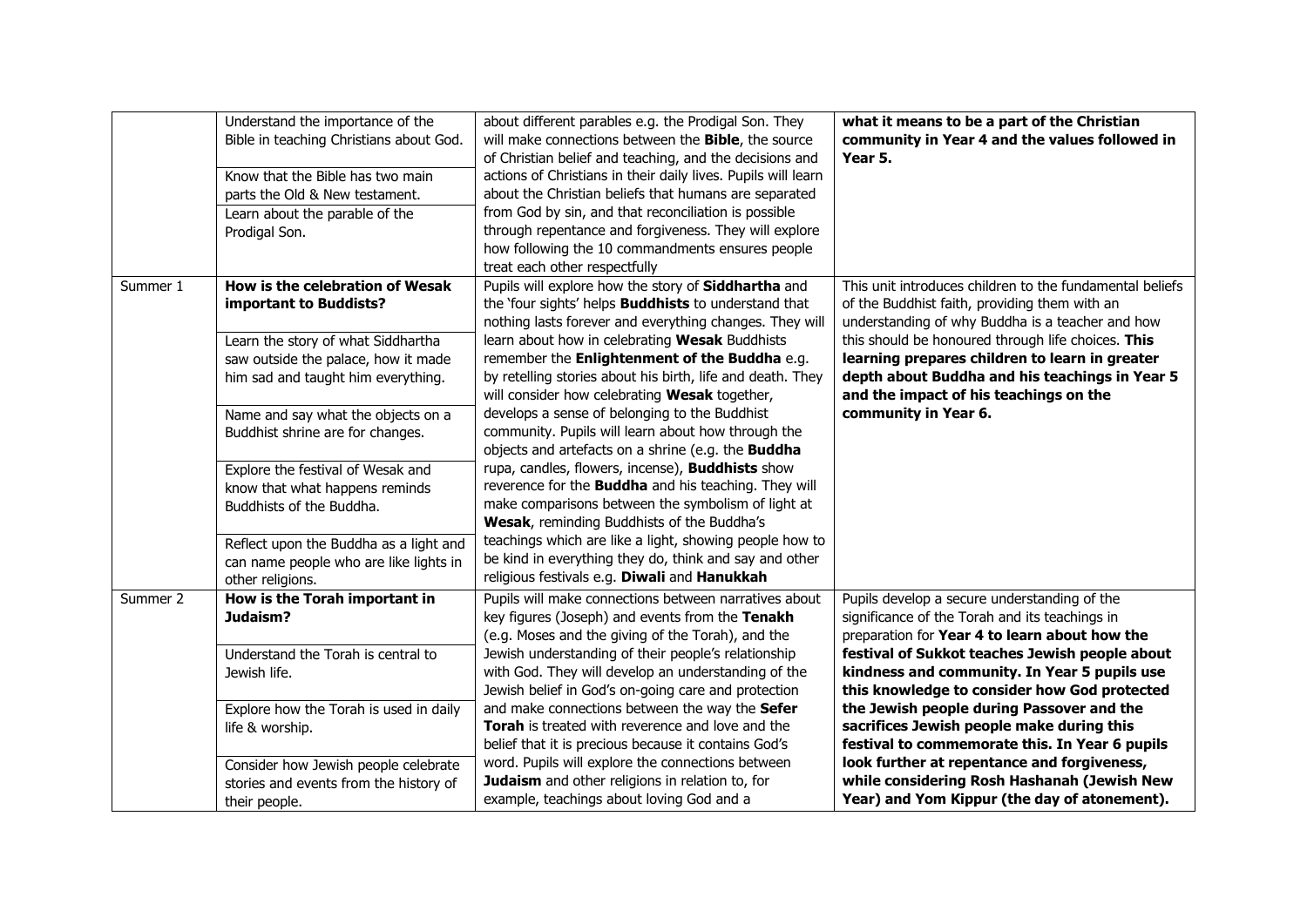| Year 4   | <b>Substantive Knowledge Content</b><br>based around a Big Question                                       | responsibility to care for others, which motivate<br>individuals, communities. Pupils will develop an<br>awareness that there are Jewish people of many<br>nationalities in communities around the world and a<br>sense of shared Jewish identity (the people 'Israel').<br>They will explore the belief in One God and the way<br>this is reflected in the 10 commandments.<br>Recurring themes, ideas and language | They also explore the creation story and why the<br>Sabbath is the day of rest.<br>Contribution on wider RE knowledge and what<br>later content this prepares for                                                    |
|----------|-----------------------------------------------------------------------------------------------------------|----------------------------------------------------------------------------------------------------------------------------------------------------------------------------------------------------------------------------------------------------------------------------------------------------------------------------------------------------------------------------------------------------------------------|----------------------------------------------------------------------------------------------------------------------------------------------------------------------------------------------------------------------|
| Autumn 1 | What is the significance of the<br>Sukkah to Jewish people today?<br>Learn about the importance of Sukkot | Pupils will make connections between the reliving of<br>key events in the history of the Jewish people e.g.<br>Sukkot and the belief in God's on-going care and<br>protection. They will understand the symbolism behind                                                                                                                                                                                             | Pupils are prepared for learning about how Jewish<br>people show their commitment to God through<br>considering kindness and the community. In Year 5<br>pupils use this knowledge to consider how God               |
|          | Understand the key features of a<br>Synagogue.                                                            | building a Sukkah and the lulav and etrog and how<br>this ensures that there is a spirit of community.                                                                                                                                                                                                                                                                                                               | protected the Jewish people during Passover<br>and the sacrifices Jewish people make during<br>this festival to commemorate this. In Year 6<br>pupils look further at repentance and                                 |
|          | Explain why the Sefer Torah is<br>important.                                                              | Pupils will explore how visiting the synagogue ensures<br>that Jewish people feel close to God and understand<br>the symbolism behind areas and artefacts within it<br>e.g. the Bimah, Ark, Torah Scrolls. This is                                                                                                                                                                                                   | forgiveness, while considering Rosh Hashanah<br>(Jewish New Year) and Yom Kippur (the day of<br>atonement). They also explore the creation story<br>and why the Sabbath is the day of rest.                          |
|          | Know the Ten Commandments                                                                                 | consolidated through a visit to the synagogue. They<br>will make connections between the 10 commandments<br>and how these are good rules for society and revisit<br>the significance of these being handed down from God<br>to Moses and the Jewish people on Mount Sinai.                                                                                                                                           |                                                                                                                                                                                                                      |
| Autumn 2 | What is the link between the<br>Qur'an and the Prophet<br><b>Muhammed?</b>                                | Pupils will learn that Muslims believe that all of the<br>world was made by Allah (God) and Allah gives<br>everything a purpose and a pattern. They will know<br>that Muslims believe Allah created the world in all its                                                                                                                                                                                             | Pupils will use this knowledge of Allah, the Qur'an and<br>the Prophet Muhammad to support their knowledge of<br>how the Muslim community share their beliefs in<br>Year 5, where they will learn about the features |
|          | Explore Islamic patterns                                                                                  | variety and that Muslims believe that Allah has given<br>humans responsibility for caring for the world. Pupils<br>will explore their own beliefs about the natural world                                                                                                                                                                                                                                            | of a Mosque (and visit one) and consider how<br>the 5 pillars of Islam shape a Muslims life. In<br>Year 6 pupils will explore in more detail how                                                                     |
|          | Understand the Qur'an is a sacred text<br>for Muslims and is the word of Allah                            | and the role of humans. They will learn that the<br>Qur'an teaches that Allah has many qualities, the<br>most important being compassion and mercy that                                                                                                                                                                                                                                                              | making the pilgrimage (Hajj) is an important<br>experience and can change a person.                                                                                                                                  |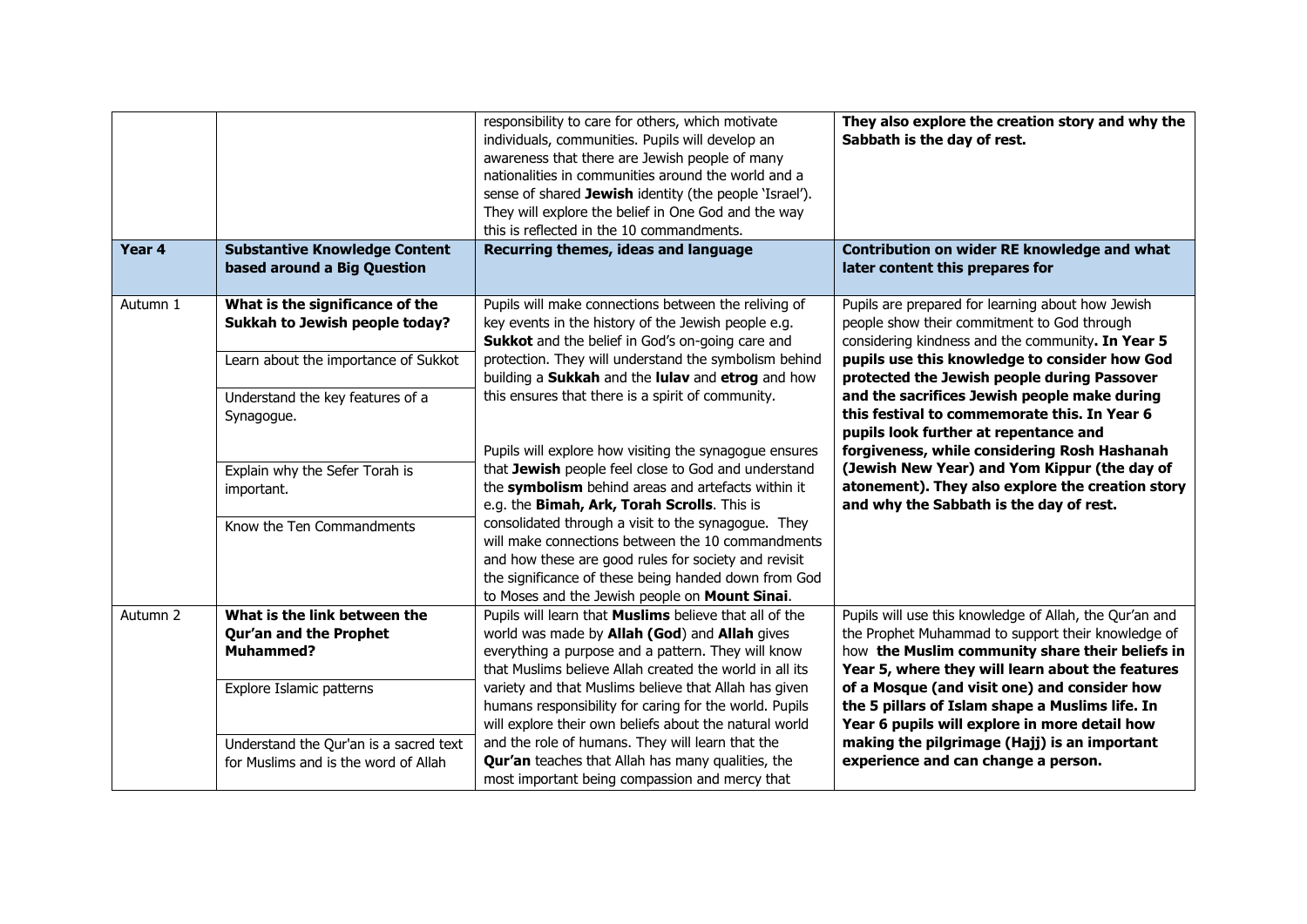|          | Know Muslims call Muhammad the<br>Messenger of Allah<br>Know the importance of events in life<br>for Muhammad for Muslims today                                                                                                                                                                                                      | Allah requires humans to show qualities such as<br>compassion and mercy in their lives. They will<br>understand that the <b>Qur'an</b> is a sacred text (a book of<br>guidance for living) for Muslims and it is believed to be<br>the word of Allah and treated with respect and<br>reverence. Pupils will understand why Muslims call<br>Muhammad the Messenger of Allah and recognise<br>the impact and influence the revelation had on the<br>Prophet Muhammad. They will understand that he is<br>the example of how Muslims should live and recognise<br>the importance of events in the life of <b>Muhammad</b> for<br>Muslims today.                                                                                                                                                                                       |                                                                                                                                                                                                                                                                                                                                           |
|----------|--------------------------------------------------------------------------------------------------------------------------------------------------------------------------------------------------------------------------------------------------------------------------------------------------------------------------------------|------------------------------------------------------------------------------------------------------------------------------------------------------------------------------------------------------------------------------------------------------------------------------------------------------------------------------------------------------------------------------------------------------------------------------------------------------------------------------------------------------------------------------------------------------------------------------------------------------------------------------------------------------------------------------------------------------------------------------------------------------------------------------------------------------------------------------------|-------------------------------------------------------------------------------------------------------------------------------------------------------------------------------------------------------------------------------------------------------------------------------------------------------------------------------------------|
| Spring 1 | How do Hindu beliefs help to<br>shape their everyday lives?<br>Explore how Hindus believe God is<br>worshipped in diverse forms.<br>Understand Ganesha is that aspect of<br>God that help Hindus overcome<br>obstacles.<br>Know that Hindus believe Krishna is an<br>Avatar of God<br>Learn about the festival of Raksha<br>Bandhan. | Pupils will make connections between stories about<br>e.g. Krishna and the Hindu belief that God descends<br>to earth when evil threatens to overcome good. Pupils<br>will understand that <b>Hindu's</b> believe that God is in<br>everything and everyone. Pupils will understand that<br>the Hindu faith teaches about loving God and a<br>responsibility to care for others, which motivates<br>individuals. They will learn about devotion to God and<br>how this is expressed in worship in the <b>Hindu</b> home<br>and mandir e.g. puja, arti, prashad and make<br>connections between the belief that God is in everyone<br>and everything and the implications for how Hindus<br>should live their lives. Pupils will learn about the<br>festival of Raksha Bandhan and make links between<br>other religious festivals. | This unit of learning ensures that pupils have a secure<br>understanding of the ways the Hindu's show their<br>commitment to God. This prepares pupils to learn<br>about the Mandir and important part of the<br>Hindu community and worship in Year 6.                                                                                   |
| Spring 2 | How does being baptised help<br><b>Christians feel part of their</b><br>community?<br>Learn about how Christian beliefs<br>about God are reflected in scriptures,<br>prayers, songs, actions & artefacts<br>used in worship.                                                                                                         | Pupils will revisit the importance of <b>Baptism</b> and why<br>it is a key event in a <b>Christian's</b> life. They will<br>consider how this promotes belonging and community.<br>They will reflect upon why Jesus was important to<br><b>Christians</b> and what he did to ensure that he was a<br>role model for his disciples and others. Pupils will make<br>connections between the <b>Bible</b> , the source of                                                                                                                                                                                                                                                                                                                                                                                                            | Pupils will use this unit to support them with their<br>understanding of Christian values and Lent in<br>Year 5 and in Year 6 how the work of<br>Missionaries has changed lives around the<br>world. Pupils will continue to learn about Jesus'<br>resurrection and Holy Week and reflect on the<br>lessons that he teaches through this. |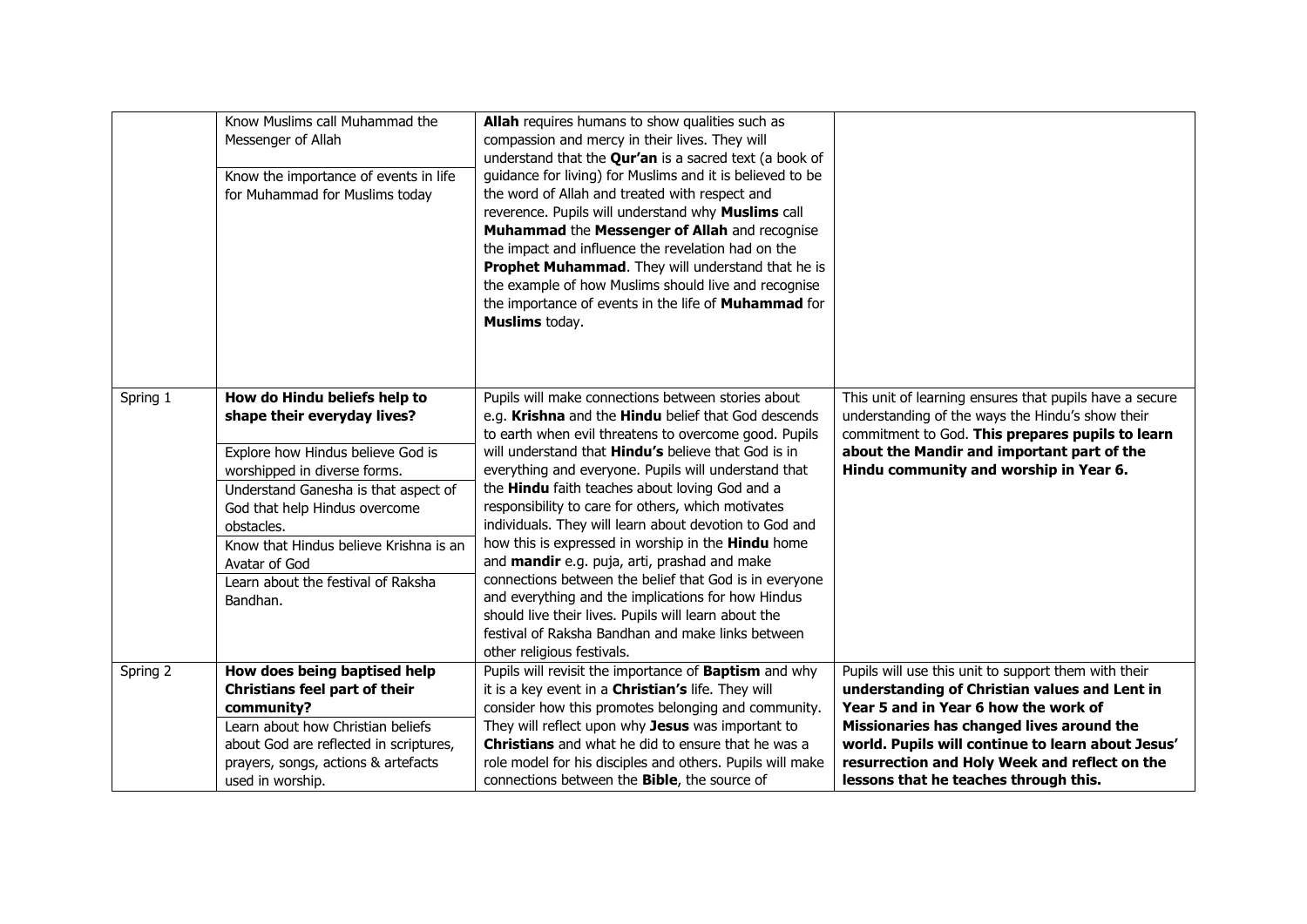|          | Understand that Christian community<br>life involves worship, social &<br>educational events.<br>Discuss how Church creates a Christian<br>Community and a place of worship.                                                                                                                        | Christian belief and teaching, and the decisions and<br>actions of Christians in their daily lives. Pupils will<br>learn about what happened at the last supper and how<br>this influences the Christian way of life. They will also<br>link the events of the last supper to holy communion<br>and consider why this is significant to Christians.                                                                                                                                                                                                                                                                                                                                                                                                                                                    |                                                                                                                                                                                                                                                                                                                                                                                                                                                                                                                                                                                         |
|----------|-----------------------------------------------------------------------------------------------------------------------------------------------------------------------------------------------------------------------------------------------------------------------------------------------------|--------------------------------------------------------------------------------------------------------------------------------------------------------------------------------------------------------------------------------------------------------------------------------------------------------------------------------------------------------------------------------------------------------------------------------------------------------------------------------------------------------------------------------------------------------------------------------------------------------------------------------------------------------------------------------------------------------------------------------------------------------------------------------------------------------|-----------------------------------------------------------------------------------------------------------------------------------------------------------------------------------------------------------------------------------------------------------------------------------------------------------------------------------------------------------------------------------------------------------------------------------------------------------------------------------------------------------------------------------------------------------------------------------------|
| Summer 1 | Why does each faith see God as a<br>different representation?<br>Consider how different religions view<br>God<br>Explore why every religion has its own<br>beliefs and what these are<br>Think about personal beliefs in regards<br>to God                                                          | Pupils will explore the ideas each religion has about<br>God. They will link similarities and differences between<br>faiths and how god is represented. Pupils will explore<br>whether the festivals/beliefs of each religion support<br>their view of God? They will learn about Atheism and<br>why people may chose to be an Atheist.                                                                                                                                                                                                                                                                                                                                                                                                                                                                | Pupils will use their knowledge of Hinduism in learning<br>about the Trimurti in Year 3, they will also be reminded<br>of the one God in Islam, Christianity and Judaism<br>covered previously. Clarification may be needed about<br>the role of the Prophet Muhammad and Jesus and their<br>link to God within those religions. Also that Buddha is<br>not God within Buddhism.<br>In Year 5 and 6, pupils will be reminded of<br>Buddha being worshipped but not as God. They<br>will see the importance of Allah being one God in<br>Year 6 through learning about the Hajj. In Year |
|          | Beliefs of Atheism                                                                                                                                                                                                                                                                                  |                                                                                                                                                                                                                                                                                                                                                                                                                                                                                                                                                                                                                                                                                                                                                                                                        | 6, pupils will also consider the importance of<br>God for Jews when celebrating Rosh Hashannah<br>and Yom Kippur. They will reflect on the son of<br>God through Lent and how important it is to love<br>God is Sikhism.                                                                                                                                                                                                                                                                                                                                                                |
| Summer 2 | <b>How does the life of Guru Nanak</b><br>teach about respect and equality?<br>Understand that Guru Nanak is the 1st<br>of 10 Gurus and is a source of spiritual<br>authority for Sikhs.<br>Learn about Guru Nanaks teachings<br>and how the stories told about his life<br>are examples for Sikhs. | Pupils will revisit their learning on Guru Nanak's early<br>life and how this shaped his teachings. They will<br>consider how pictures of Guru Nanak symbolise that<br>he is special to Sikhs and learn from Sikh stories that<br>Guru Nanak was a special child. They will understand<br>that Guru Nanak began to help others to understand<br>God better. They will know that Guru Nanak believed<br>he was sent by God to show people how God wants<br>them to live and explore how events in Guru Nanak's<br>life teach Sikhs to treat others with respect and<br>equality. They will understand that the Guru Granth<br>Sahib (holy books) holds the teachings of the Gurus<br>and how they want Sikhs to treat others with respect<br>and equality and how the langar brings people<br>together. | This knowledge of Guru Nanak and his teachings help<br>Buddhists to show respect and equality to all. In Year<br>5 pupils learn about how the Sikh community<br>share their beliefs through the symbols that they<br>wear and worship.                                                                                                                                                                                                                                                                                                                                                  |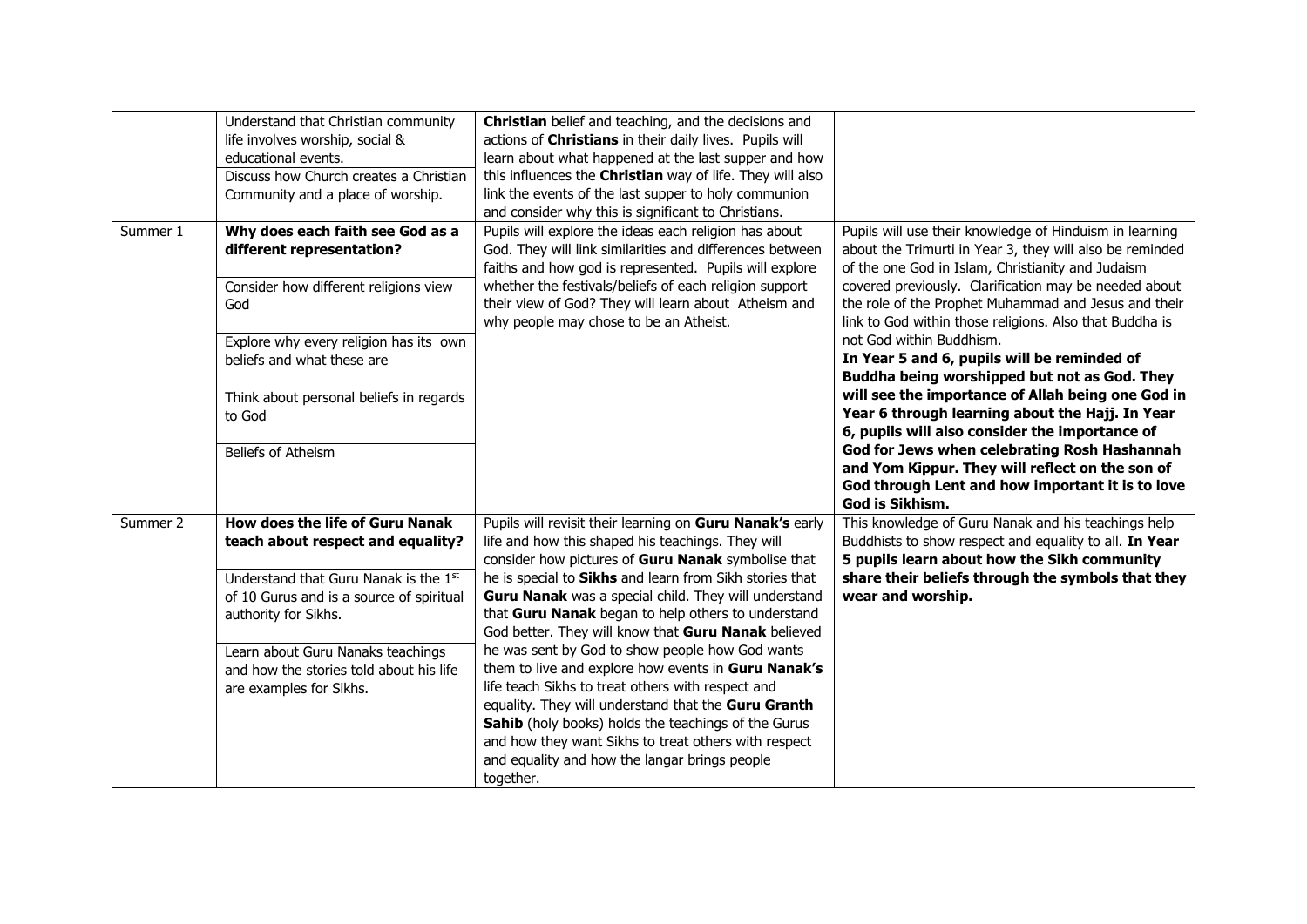| Year 5   | <b>Substantive Knowledge Content</b><br>based around a Big Question                                                                                                                                                                                                                                            | Recurring themes, ideas and language                                                                                                                                                                                                                                                                                                                                                                                                                                                                                                                                                                                                                                                                                                                                                                                                                                                                         | Contribution on wider RE knowledge and what<br>later content this prepares for                                                                                                                  |
|----------|----------------------------------------------------------------------------------------------------------------------------------------------------------------------------------------------------------------------------------------------------------------------------------------------------------------|--------------------------------------------------------------------------------------------------------------------------------------------------------------------------------------------------------------------------------------------------------------------------------------------------------------------------------------------------------------------------------------------------------------------------------------------------------------------------------------------------------------------------------------------------------------------------------------------------------------------------------------------------------------------------------------------------------------------------------------------------------------------------------------------------------------------------------------------------------------------------------------------------------------|-------------------------------------------------------------------------------------------------------------------------------------------------------------------------------------------------|
| Autumn 1 | What are the links between<br>human dissatisfaction and the<br><b>Budda's teachings?</b>                                                                                                                                                                                                                       | Pupils will learn about stories from the life of the<br>Buddha and his teachings about living a contented life<br>e.g. the early life of Prince Siddhartha, the Four<br>Sights, the years in the forest, the Enlightenment.                                                                                                                                                                                                                                                                                                                                                                                                                                                                                                                                                                                                                                                                                  | This unit prepares pupils to consider the teachings of<br>the Buddha; his messages and their impact on<br>the community as learnt about in Year 6.                                              |
|          | Learn the stories of Gotama Buddha.<br>Explore the meaning of the Buddha<br>image.<br>Discuss the Five Moral Precepts                                                                                                                                                                                          | Pupils will make connections between the <b>Buddha's</b><br>teaching that everyone can become awake to the truth<br>(Enlightened) and the Buddhist way of life which<br>includes meditation. They will make connections                                                                                                                                                                                                                                                                                                                                                                                                                                                                                                                                                                                                                                                                                      |                                                                                                                                                                                                 |
|          | Buddhists try to live their lives by<br>following the teachings of Buddha.                                                                                                                                                                                                                                     | between the symbolism of the <b>Buddha rupa</b> and<br>qualities and practices that <b>Buddhists</b> aspire to e.g.<br>fearlessness, contentment, kindness, meditation. They<br>will learn about the Buddhist understanding of what<br>causes human dissatisfaction (dukkha) and the way it<br>may be overcome (the Four Noble Truths, the Noble<br>Eightfold Path)                                                                                                                                                                                                                                                                                                                                                                                                                                                                                                                                          |                                                                                                                                                                                                 |
| Autumn 2 | How does learning about the<br>mosque help us to understand<br>community?<br>Understand how the Mosque is a focal<br>point for the Muslim community.<br>Know that when Muslims gather<br>together, they feel a sense of unity in<br>a worldwide community.<br>About Tawhid, Iman, Ibadah & Islamic<br>conduct. | Pupils will learn about the 5 Pillars of Islam<br>(Profession of Faith (shahada), Prayer (salat), Alms<br>(zakat), Fasting (sawm) and Pilgrimage (hajj)<br>They will understand the significance that these hold<br>to the Muslim faith and community. They will make<br>connections between the way the Qur'an is treated<br>with reverence, studied and committed to memory,<br>and the belief that it is precious because it contains the<br>message of Allah. They will understand the key<br>features of a mosque and learn the technical<br>vocabulary such as Minaret, Mihrab (semicircular niche<br>in the wall of a mosque that indicates direction of<br>Mecca), Quran, sahn (courtyard), qubba (dome).<br>Pupils will consider how the values taught through<br>visiting the mosque and following the 5 Pillars of<br>Islam show the way that people within the<br>community should treat others. | Pupils will use this knowledge to support their<br>understanding of the significance of making Hajj in<br>Year 6 and how the morals of the Muslim community<br>are echoed throughout the world. |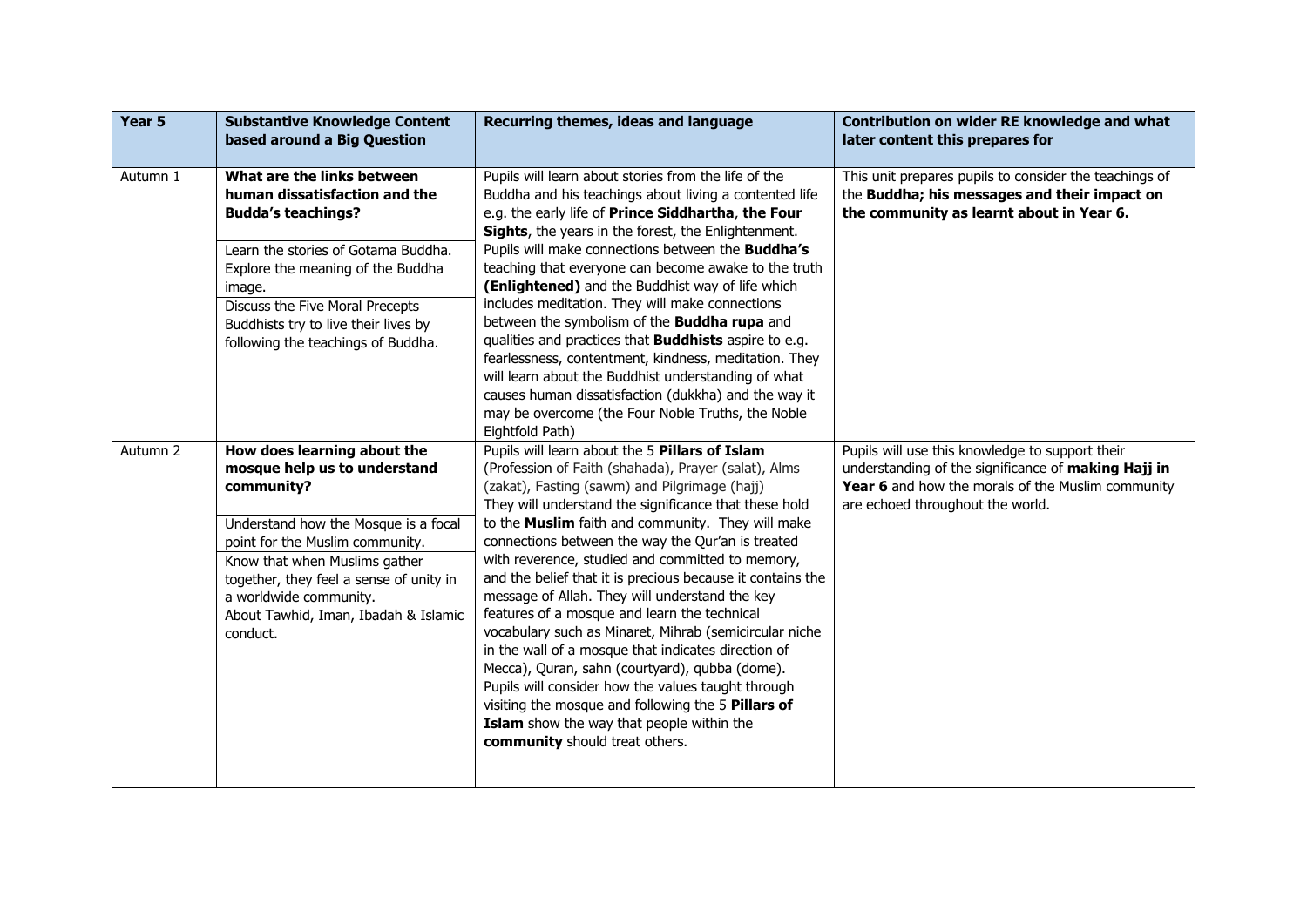| Spring 1 | <b>How does what Christians believe</b><br>affect how they live?<br>Learn about Jesus' life and teachings.<br>Think about the example of Jesus<br>motivates Christians as individuals and<br>communities to social action.<br>Explore the role of the Church as a<br>community.                                                                                                       | Pupils will make connections between stories Jesus<br>told and events from his life, and Christian beliefs<br>that people should love and serve others e.g. the<br>Good Samaritan. They will look at links between the<br>Bible being the source of Christian belief and<br>teaching, and the decisions and actions of Christians<br>in their daily lives. Pupils will learn about how<br>Christian charities apply their values through their<br>work with communities and the significance of lent in<br>reflecting these values.                                                                                                                                                                                                      | This learning prepares the pupils to make links<br>between the importance of religions and their values as<br>well as serving the community and becoming well<br>rounded citizens in our society. These are themes<br>picked up through family assemblies, by school<br>parliament and part of our focus on developing pupils<br>cultural capital. In Year 6 pupils will have the<br>opportunity to explore what Christians say<br>happened after Easter.             |
|----------|---------------------------------------------------------------------------------------------------------------------------------------------------------------------------------------------------------------------------------------------------------------------------------------------------------------------------------------------------------------------------------------|------------------------------------------------------------------------------------------------------------------------------------------------------------------------------------------------------------------------------------------------------------------------------------------------------------------------------------------------------------------------------------------------------------------------------------------------------------------------------------------------------------------------------------------------------------------------------------------------------------------------------------------------------------------------------------------------------------------------------------------|-----------------------------------------------------------------------------------------------------------------------------------------------------------------------------------------------------------------------------------------------------------------------------------------------------------------------------------------------------------------------------------------------------------------------------------------------------------------------|
| Spring 2 | How does the Jewish family and<br>home enable the Jewish faith and<br>traditions to continue?<br>Understand how the Jewish family and<br>home are central to the continuity of<br>the Jewish faith and tradition.<br>Learn about how the symbols and<br>traditions of Passover involve the<br>whole family in the retelling of key<br>events from the history of the Jewish<br>people | Pupils will learn about the Passover story and the<br>message that this teaches them about God's<br>protection. They will learn about the significance of<br>different items on the seder plate and their symbolism<br>e.g burnt egg, bitter herbs, burnt bone.<br>Pupils will make connections between an awareness<br>that there are Jewish people of many nationalities in<br>communities around the world and a sense of shared<br>Jewish identity (the people 'Israel'). They will consider<br>how Jewish people prepare for Passover, both<br>physically and mentally e.g. cleaning the house free<br>from all <b>Chametz</b> (bread) and the impact that this has<br>for Jewish people to feel closer to god.                     | This learning prepares pupils for Year 6 by enabling<br>them to understand that through making<br>sacrifices e.g. not eating bread, during Passover<br>they can feel closer to god. This supports pupils'<br>understanding of Shabbat, Rosh Hashanah and<br>Yom Kippur and the significance of these high<br>holy days in the Jewish calendar as well as how this<br>shapes the values of the Jewish community, exploring<br>forgiveness, thankfulness and sacrifice. |
| Summer 1 | How des being a member of the<br>Khalsa affect the life of a Sikh?<br>Understand why the Gurdwara is the<br>focal point for worships for Sikhs.<br>Discuss the relevance of the Five Ks.<br>Think about the founding of Khalsa<br>and Baisakhi<br>Understand the teachings of Guru<br>Goband Singh<br>Explore the importance of the Amrit<br>Ceremony.                                | Pupils will make connections between narratives about<br>key events from the lives of the Gurus (e.g. Guru<br>Nanak and their teachings about God and how to be a<br>good Sikh, contained in the Guru Granth Sahib.<br>They will make connections between the teachings of<br>the Gurus that Sikhs should share what they have<br>with others (vand chhakna) and some ways in which<br>this is practised e.g. in the Gurdwara. Pupils will think<br>about the links between Sikhism and other religions<br>in relation to, for example, teachings about loving God<br>and a responsibility to serve others (eg sewa, langar)<br>which motivate individuals, communities. They will<br>learn about the story of Bhai Khanaya. Pupils will | Through learning about the Sikh community and their<br>beliefs pupils prepare for Year 6 where they explore<br>communities from a range of other religions and<br>compare similarities and differences between<br>faiths and their communities.                                                                                                                                                                                                                       |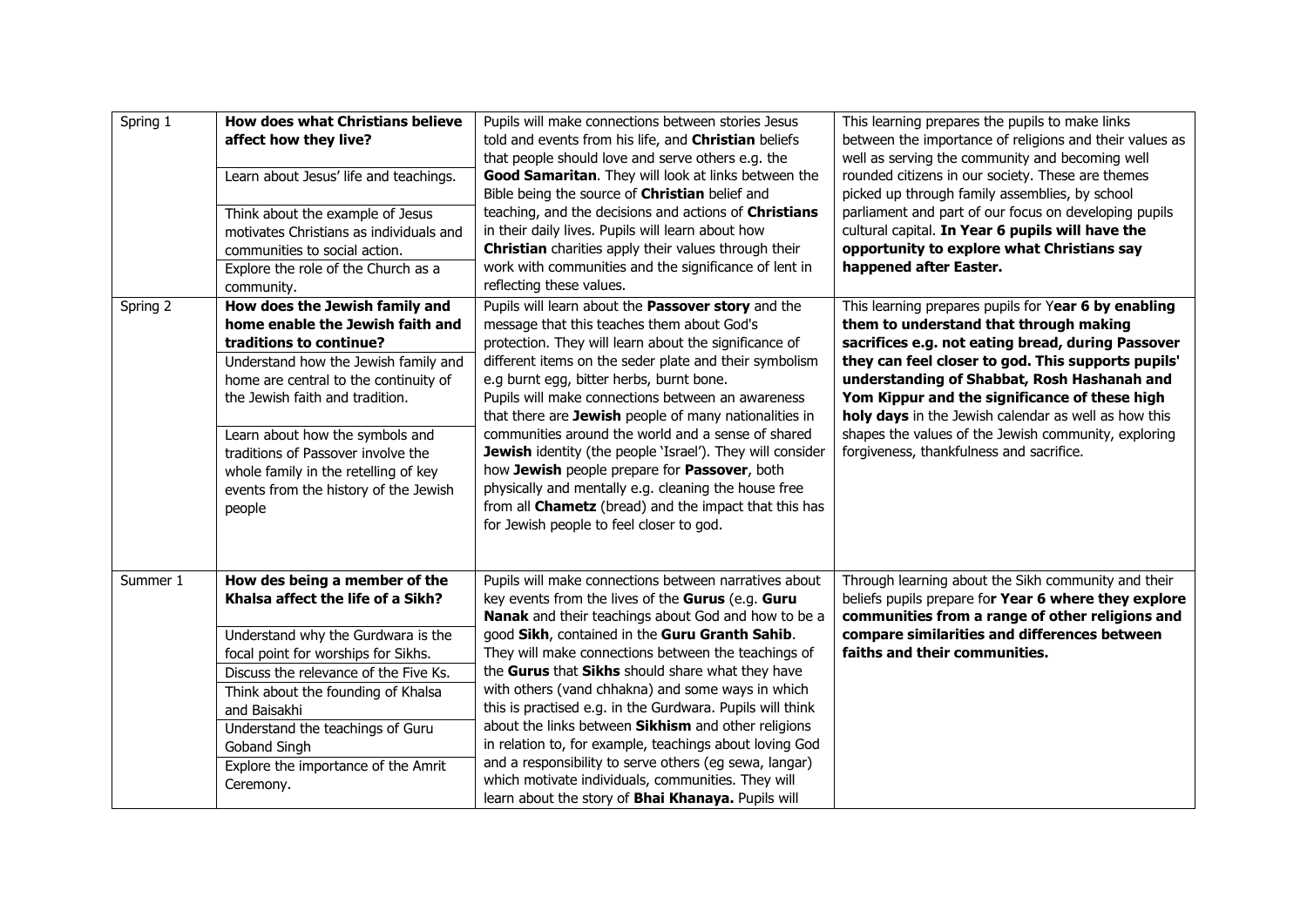|          |                                                                                                                                                                                                                                                                                                                                                                                                                                  | have the opportunity to consolidate their learning by<br>visiting the Gurdwara.                                                                                                                                                                                                                                                                                                                                                                                                                                                                                                                                                                                                                                                                                                                                                                                                                 |                                                                                                                                                                                                                                                                                                                                                                   |
|----------|----------------------------------------------------------------------------------------------------------------------------------------------------------------------------------------------------------------------------------------------------------------------------------------------------------------------------------------------------------------------------------------------------------------------------------|-------------------------------------------------------------------------------------------------------------------------------------------------------------------------------------------------------------------------------------------------------------------------------------------------------------------------------------------------------------------------------------------------------------------------------------------------------------------------------------------------------------------------------------------------------------------------------------------------------------------------------------------------------------------------------------------------------------------------------------------------------------------------------------------------------------------------------------------------------------------------------------------------|-------------------------------------------------------------------------------------------------------------------------------------------------------------------------------------------------------------------------------------------------------------------------------------------------------------------------------------------------------------------|
| Summer 2 | God, who made you?<br>Explore personal beliefs of who or<br>what God is<br>Make links between religious beliefs<br>Write a letter to god or who the pupils<br>believe in<br>Think about how all religions and non<br>religions are linked by mutual values of<br>respect and tolerance                                                                                                                                           | In this unit, children are encouraged to write a letter to<br>God. They will explore their ideas of who or what God<br>is. They will develop their enquiry skills and use<br>knowledge of religions from previous learning to<br>support their questions.<br>Together, they can try to answer their questions using<br>their knowledge of the religions they have learnt about<br>so far.                                                                                                                                                                                                                                                                                                                                                                                                                                                                                                       | Pupils will use knowledge of God so far through their<br>learning in order to put those ideas into their letters.<br>This is an opportunity to ask unanswered questions to<br>God.<br>This unit encourages enquiry and discussion,<br>tolerance and acceptance of the ideas pupils<br>have. This is important for future learning and<br>life in the wider world. |
| Year 6   | <b>Substantive Knowledge Content</b><br>based around a Big Question                                                                                                                                                                                                                                                                                                                                                              | Recurring themes, ideas and language                                                                                                                                                                                                                                                                                                                                                                                                                                                                                                                                                                                                                                                                                                                                                                                                                                                            | Contribution on wider RE knowledge and what<br>later content this prepares for                                                                                                                                                                                                                                                                                    |
| Autumn 1 | What does Rosh Hashanah, Yom<br>Kippur and Shabbat teach about<br>responsibilities and relationships?<br>Understand why Jewish people fast on<br>Yom Kippur and the significance of<br>Rosh Hashanah.<br>Explore the purpose of sounding the<br>Shofar.<br>Discuss the symbols and traditions of<br>Shabbat.<br>Consider the rules by which observant<br>Jewish people live by and always keep<br>God in their minds and hearts. | Pupils will make connections in Judaism between<br>repenting and being forgiven e.g. Rosh Hashanah<br>and Yom Kippur. They learn that fasting and prayer<br>help to focus on wrongs done and actions to put them<br>right 'going without' can help to focus on the needs of<br>others. Pupils consider the purpose of sounding the<br>shofar at Rosh Hashanah & Yom Kippur. They think<br>about the nature of repentance and forgiveness, as<br>well as about the nature of making resolutions for the<br>future. Pupils learn what the Shema (that there is only<br>one god) teaches Jews about God and keeping God's<br>commandments. Pupils consider what the Jews<br>believe about God as Creator and what Jews believe<br>about human responsibility for creation. They consider<br>how celebrating Shabbat reminds Jews of God and of<br>the creation and describe how Jews keep Shabbat. |                                                                                                                                                                                                                                                                                                                                                                   |
| Autumn 2 | How do the teachings of the<br><b>Buddha affect the lives of</b><br><b>Buddhists today?</b><br>Understand that just as Siddhartha<br>Gotama left his home and wealth, so<br>Buddhist monks and nuns do the same<br>in search of truth and happiness.                                                                                                                                                                             | Pupils will make connections between the <b>Buddha's</b><br>teaching that everyone can become awake to the truth<br>(Enlightened) and the <b>Buddhist</b> way of life which<br>includes meditation, worship and ethical behavior.<br>They will learn that the Dhamma is the Buddha's<br>teachings and the Sangha is the Buddhist community.<br>Pupils will read the story of 'The King's Elephant,<br>'which teaches <b>Buddhists</b> the importance of keeping                                                                                                                                                                                                                                                                                                                                                                                                                                 |                                                                                                                                                                                                                                                                                                                                                                   |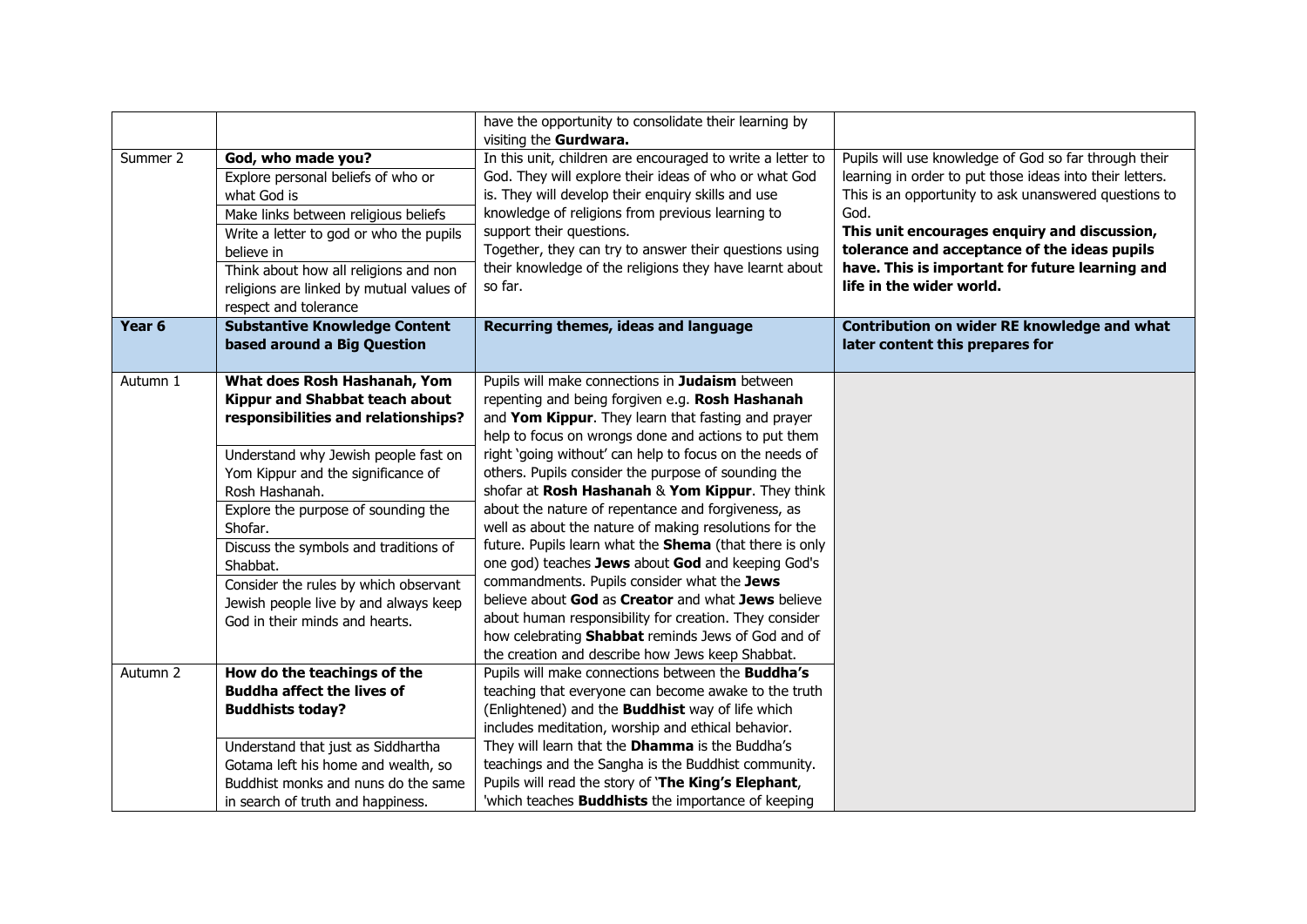|                           |                                                                         | 'good company'. They will understand that <b>Buddha</b>                                         |
|---------------------------|-------------------------------------------------------------------------|-------------------------------------------------------------------------------------------------|
| Learn about the life of a |                                                                         | taught that people are influenced by the company they                                           |
| nun/monk/priest.          |                                                                         | keep. They will also explore the belief that Buddha                                             |
|                           | Explore the symbols - robe, shaven                                      | taught that good deeds have positive consequences                                               |
| head and attire.          |                                                                         | and bad deeds have negative effects. Pupils will                                                |
|                           |                                                                         | explore <b>Buddhist</b> meditation practices to understand                                      |
|                           |                                                                         | the reasons for and importance of meditation.                                                   |
| Spring 1                  | <b>What do Muslims experience</b>                                       | Pupils will learn about the Hajj being a pilgrimage                                             |
| during The Hajj?          |                                                                         | that every Muslim should complete once in their                                                 |
|                           |                                                                         | lifetime. They will learn about the symbolism of visiting                                       |
|                           | Think about the places visited and the                                  | Mecca and explain how the Hajj reminds Muslims of                                               |
|                           | historical events recalled on The Hajj                                  | the Ummah. Pupils will learn what Muslims mean                                                  |
|                           | Consider how they have great spiritual                                  | when they say that performing the Hajj is an offering                                           |
|                           | meaning for individual pilgrims and for                                 | to Allah and reflect on how the experience of the Hajj                                          |
|                           | the Muslim community as a whole.                                        | may change a person. They will understand that the                                              |
|                           | Learn about the experience of The                                       | Hajj is an opportunity for Muslims to learn more                                                |
| Hajj.                     |                                                                         | about Allah, themselves and their faith and how this                                            |
|                           |                                                                         | pilgrimage may change a person.                                                                 |
| Spring 2                  | Are all the events during Lent and                                      | Pupils will develop an understanding of the events                                              |
|                           |                                                                         |                                                                                                 |
|                           | <b>Easter equally important?</b>                                        | leading up to the resurrection and explain why it is a                                          |
|                           | Know that Christian festivals and                                       | significant event for Christians. They will learn that                                          |
|                           |                                                                         | holy week is a solemn time of year for Christians and                                           |
| life.                     | celebrations recall key events in Jesus'                                | summarise the events of Holy Week. Pupils will                                                  |
|                           |                                                                         | consider the significance of <b>Pentecost</b> and how this                                      |
|                           | Learn about the events of Holy Week                                     | helped to grow the church. They will explore the                                                |
| and Easter.               |                                                                         |                                                                                                 |
|                           |                                                                         | symbolic meaning of the holy spirit and how<br>Christians believe God's Holy Spirit helps them. |
|                           | Understand that Christians use the                                      |                                                                                                 |
|                           | four weeks of Lent to focus on their                                    | Pupils will learn about how missionaries support the                                            |
| spiritual development.    |                                                                         | growth of the church and understand why some<br><b>Christians</b> are missionaries.             |
| Summer 1                  | How do we explain and cope with                                         | Pupils will re-cap learning of the death of Christ and                                          |
| suffering and death?      |                                                                         | the symbol of that. They will consider the 4 sights seen                                        |
|                           |                                                                         | by Siddattha Gotama. They will link these to current                                            |
|                           | Make links between previous learning<br>about life and death across the | situations in the world around us and how they are                                              |
| religions                 |                                                                         | dealt with within religion and within their own homes.                                          |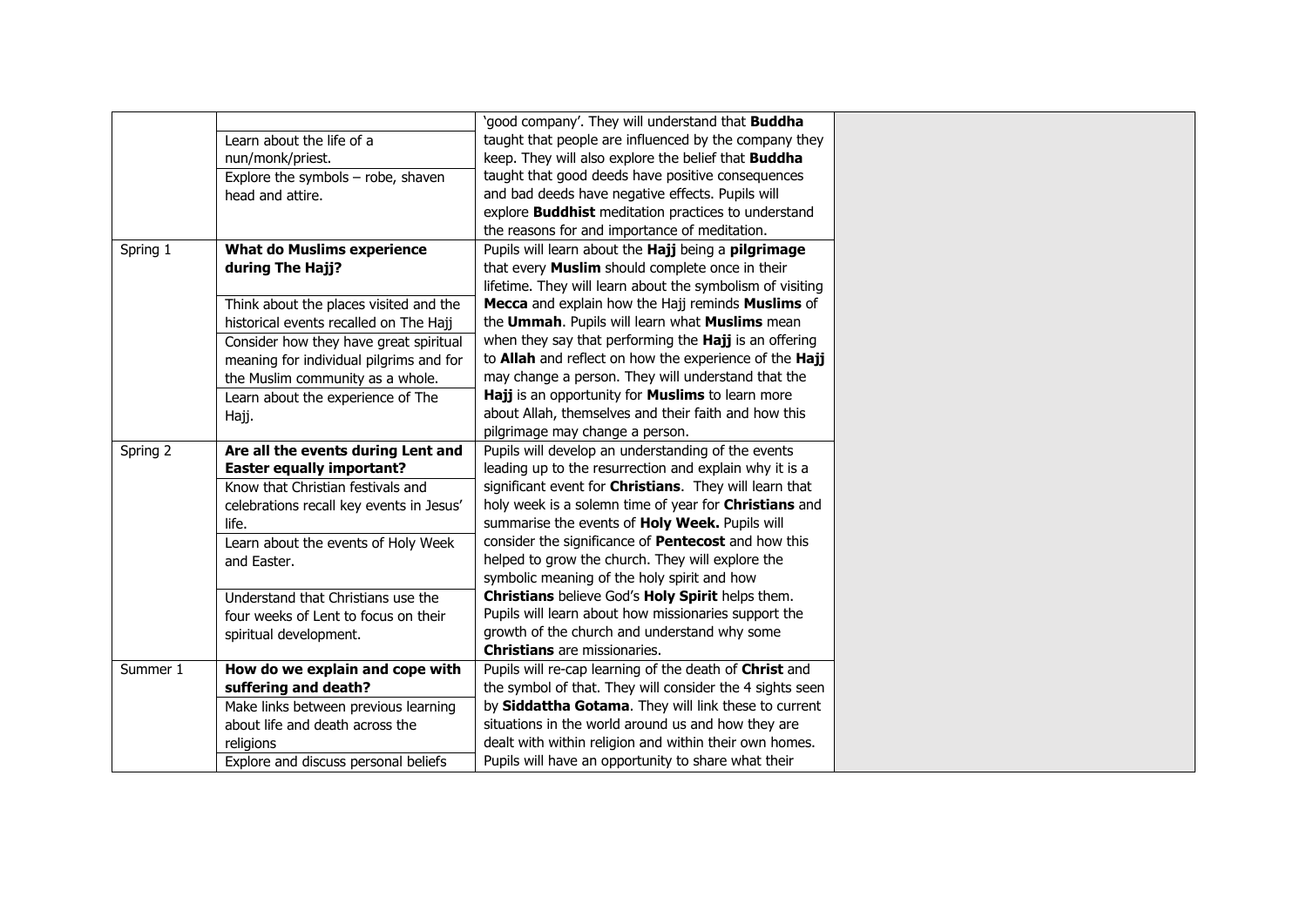|          | Reflect upon how religion can guide<br>beliefs and traditions associated with<br>suffering and death                                                              | families have dealt with and how that has affected<br>them.                                                                                                                                                                                                                                                                                                                                                                        |
|----------|-------------------------------------------------------------------------------------------------------------------------------------------------------------------|------------------------------------------------------------------------------------------------------------------------------------------------------------------------------------------------------------------------------------------------------------------------------------------------------------------------------------------------------------------------------------------------------------------------------------|
| Summer 2 | What does the Hindu community<br>believe about how God is present<br>in their lives and how do they give<br>thanks for this?<br>Learn about Hindus beliefs on God | Pupils learn stories that stories about Krishna teach<br>Hindus about God, especially his kindness,<br>understanding, forgiveness, love and power. Through<br>these stories they understand the Hindu belief that<br>God descends to earth when evil threatens to<br>overcome good. Pupils will make connections between<br><b>Hindu</b> belief in one God and the diverse forms in<br>which God is worshipped e.g. Krishna, Rama, |
|          | Understand that the Mandir is the<br>focus for devotion to God through Puja<br>and festivals.                                                                     | Lakshmi, Ganesha and make connections between<br>service (seva) to others and devotion to God. Children<br>will look at artefacts within a <b>Hindu</b> shrine (including<br>Puja, bell, diva lamp, prashad, murti, rakhi, prayer                                                                                                                                                                                                  |
|          | Explore the different practices and<br>traditions of Hindus around the world.                                                                                     | beads/mala) and visit a Mandir to explore a place of<br>worship.                                                                                                                                                                                                                                                                                                                                                                   |

## **EYFS Development Matters Statements:**

| Three and<br>Four-Year-<br>Olds | Personal, Social and Emotional<br>Development | Develop their sense of responsibility and membership of a community.                |
|---------------------------------|-----------------------------------------------|-------------------------------------------------------------------------------------|
|                                 | Understanding the World                       | Continue to develop positive attitudes about the differences between people.        |
| Reception                       | Personal, Social and Emotional<br>Development | See themselves as a valuable individual.<br>Think about the perspectives of others. |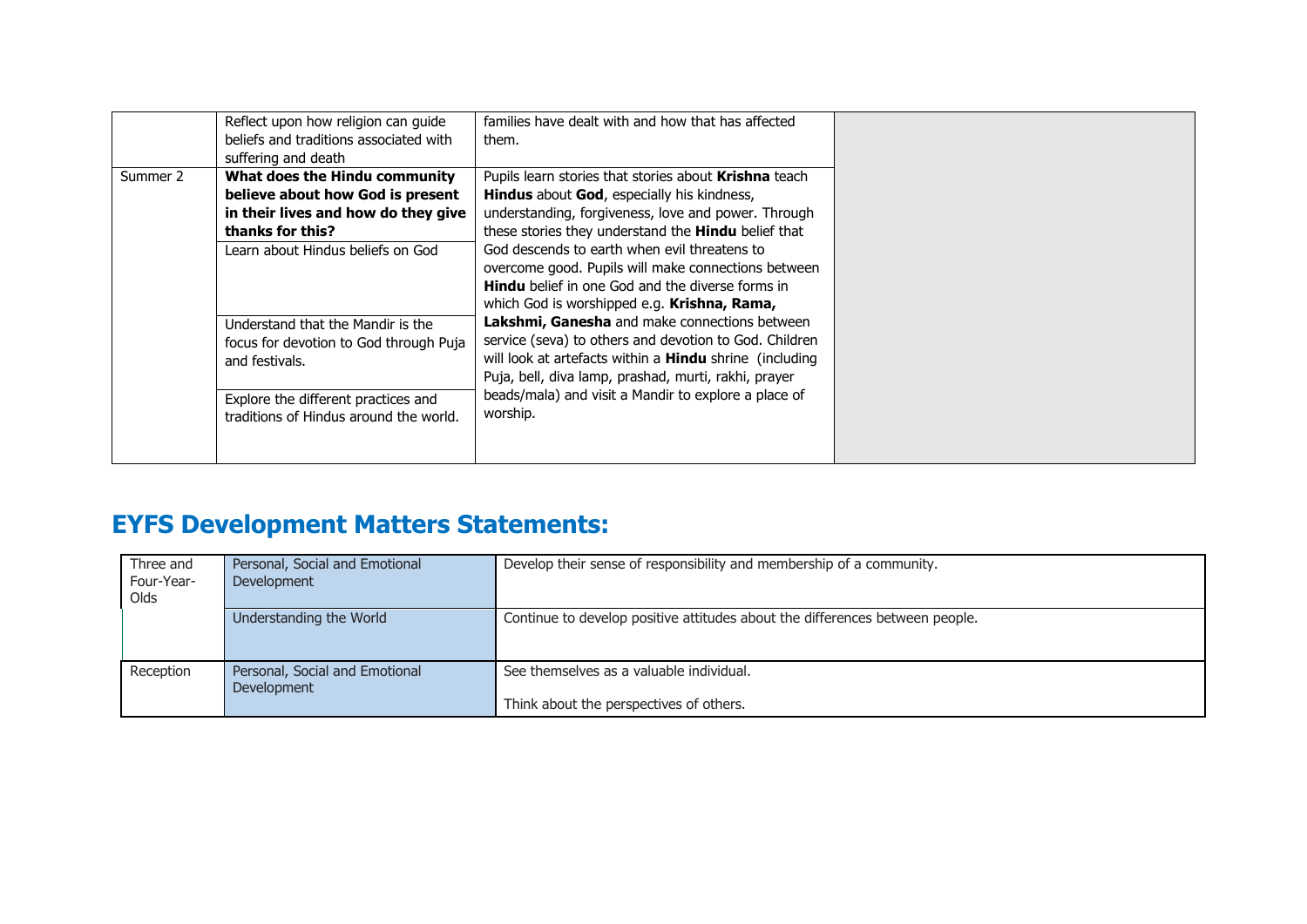|            | Understanding the World                                                                     |                           | Talk about members of their immediate family and community.<br>Name and describe people who are familiar to them.<br>Understand that some places are special to members of their community.<br>Recognise that people have different beliefs and celebrate special times in different ways. |
|------------|---------------------------------------------------------------------------------------------|---------------------------|--------------------------------------------------------------------------------------------------------------------------------------------------------------------------------------------------------------------------------------------------------------------------------------------|
| <b>ELG</b> | Personal, Social and<br><b>Building</b><br><b>Relationships</b><br>Emotional<br>Development |                           | Show sensitivity to their own and others' needs.                                                                                                                                                                                                                                           |
|            | Understanding the<br>World                                                                  | Past and Present          | Talk about the lives of the people around them and their roles in society.<br>Understand the past through settings, characters and events encountered in books read in class and<br>storytelling.                                                                                          |
|            |                                                                                             | People and<br>Communities | Know some similarities and differences between different religious and cultural communities in this country,<br>drawing on their experiences and what has been read in class.                                                                                                              |

## **Religious Education Progression of skills: EYFS – Year 6**

|                                                                                                                                                             | <b>EYFS</b>                                       | Year 1                                                                                                                                                                            | Year 2                                                                                                                                                | Year 3                                                                                                                                                    | Year 4                                                                                                                                             | Year 5                                                                                                                                                                                                                        | Year 6                                                                                                                                              |
|-------------------------------------------------------------------------------------------------------------------------------------------------------------|---------------------------------------------------|-----------------------------------------------------------------------------------------------------------------------------------------------------------------------------------|-------------------------------------------------------------------------------------------------------------------------------------------------------|-----------------------------------------------------------------------------------------------------------------------------------------------------------|----------------------------------------------------------------------------------------------------------------------------------------------------|-------------------------------------------------------------------------------------------------------------------------------------------------------------------------------------------------------------------------------|-----------------------------------------------------------------------------------------------------------------------------------------------------|
| <b>Attainment</b><br>target 1:<br><b>Learning about</b><br>religions<br>(Knowledge and<br>understanding)<br>To learn about<br>religion and<br><b>belief</b> | Recall religious<br>stories and special<br>events | Recall features of<br>religious, spiritual<br>and moral stories<br>and other forms of<br>religious<br>expression<br>Recognise and<br>name features of<br>religions<br>and beliefs | Retell religious,<br>spiritual and<br>moral stories<br>Identify how<br>religion and<br>belief is<br>expressed in<br>different ways<br><b>Identify</b> | Make links<br>between beliefs,<br>stories and<br>practices<br>Identify the<br>impacts of beliefs<br>and practices on<br>people's lives<br><b>Identify</b> | Comment on<br>connections<br>between<br>questions,<br>beliefs, values<br>and practices<br>Describe the<br>impact of<br>beliefs and<br>practices on | Explain connections<br>between questions,<br>beliefs, values and<br>practices in different belief<br>systems<br>Recognise and explain the<br>impact of beliefs and<br>ultimate questions on<br>individuals and<br>communities | Use religious<br>and<br>philosophical<br>terminology and<br>concepts to<br>explain<br>religions, beliefs<br>and value<br>systems<br>Explain some of |
|                                                                                                                                                             |                                                   |                                                                                                                                                                                   | similarities and                                                                                                                                      | similarities and                                                                                                                                          | individuals,                                                                                                                                       |                                                                                                                                                                                                                               | the challenges                                                                                                                                      |
|                                                                                                                                                             |                                                   |                                                                                                                                                                                   | differences in                                                                                                                                        | differences                                                                                                                                               |                                                                                                                                                    |                                                                                                                                                                                                                               | offered by the                                                                                                                                      |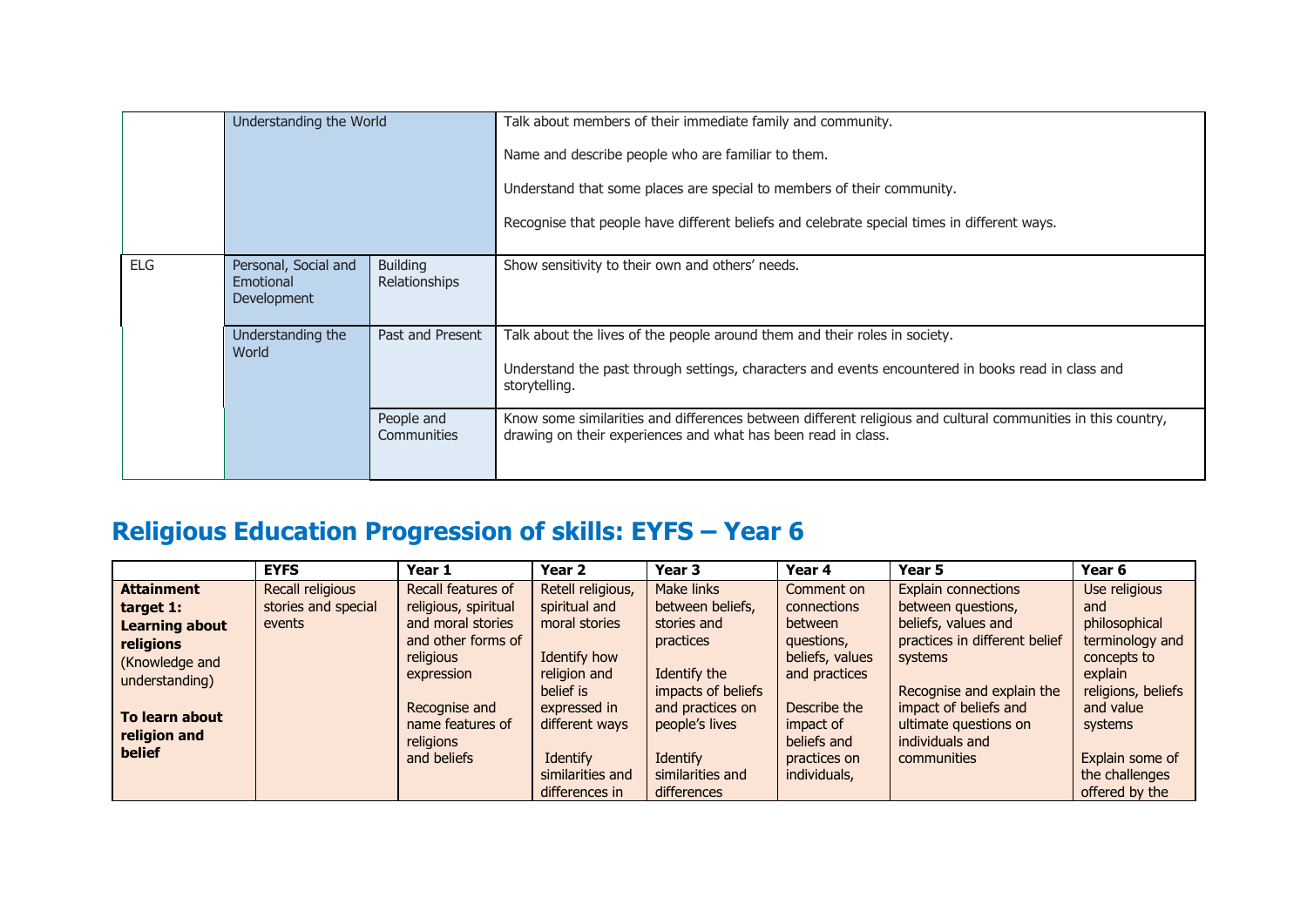|                                                                                                                                                                                  |                                                             | <b>Recount outlines</b><br>of some religious<br>stories                                                                              | features of<br>religions and<br>beliefs<br>Retell religious<br>stories and<br>identify some<br>religious beliefs<br>and teachings                                                      | between religions<br>and beliefs<br>Describe some<br>religious beliefs<br>and teachings of<br>religions studied,<br>and their<br>importance                                                                   | groups and<br>communities<br><b>Describe</b><br>similarities and<br>differences<br>within and<br>between<br>religions and<br>beliefs<br>Describe the<br>key beliefs and<br>teachings of<br>the religions<br>studied,<br>connecting<br>them<br>accurately with<br>other features<br>of the religions<br>making some<br>comparisons<br>between<br>religions | Explain how and why<br>differences in belief are<br>expressed.<br>Explain how some beliefs<br>and teachings are shared<br>by different religions and<br>how they make a<br>difference to the lives of<br>individuals and<br>communities                                                  | variety of<br>religions and<br>beliefs in the<br>contemporary<br>world<br>Explain the<br>reasons for, and<br>effects of,<br>diversity within<br>and between<br>religions, beliefs<br>and cultures.<br>Make<br>comparisons<br>between the key<br>beliefs,<br>teachings and<br>practices of<br>faiths studied,<br>using a wide<br>range of<br>appropriate<br>language and<br>vocabulary. |
|----------------------------------------------------------------------------------------------------------------------------------------------------------------------------------|-------------------------------------------------------------|--------------------------------------------------------------------------------------------------------------------------------------|----------------------------------------------------------------------------------------------------------------------------------------------------------------------------------------|---------------------------------------------------------------------------------------------------------------------------------------------------------------------------------------------------------------|-----------------------------------------------------------------------------------------------------------------------------------------------------------------------------------------------------------------------------------------------------------------------------------------------------------------------------------------------------------|------------------------------------------------------------------------------------------------------------------------------------------------------------------------------------------------------------------------------------------------------------------------------------------|----------------------------------------------------------------------------------------------------------------------------------------------------------------------------------------------------------------------------------------------------------------------------------------------------------------------------------------------------------------------------------------|
| <b>Attainment</b><br>target 2:<br><b>Learning from</b><br>religions<br>(Response,<br>evaluation,<br>application and<br>questions)<br>To enquire,<br>investigate and<br>interpret | Ask questions about<br>different stories and<br>experiences | Identify what they<br>find interesting<br>and puzzling in life<br>Recognise symbols<br>and other forms of<br>religious<br>expression | Recognise that<br>some questions<br>about life are<br>difficult to<br>answer<br>Ask questions<br>about their own<br>and others'<br>feelings and<br>experiences<br>Identify<br>possible | Investigate and<br>connect features<br>of religions and<br>beliefs<br>Ask significant<br>questions about<br>religions and<br>beliefs<br>Describe and<br>suggest meanings<br>for symbols and<br>other forms of | Gather, select,<br>and organise<br>ideas about<br>religion and<br>belief<br>Suggest<br>answers to<br>some<br>questions<br>raised by the<br>study of<br>religions and<br>beliefs                                                                                                                                                                           | Suggest lines of enquiry to<br>address questions raised<br>by the study of religions<br>and beliefs<br>Suggest answers to<br>questions raised by the<br>study of religions and<br>beliefs, using relevant<br>sources and evidence<br>Recognise and explain<br>diversity within religious | Identify the<br>influences on,<br>and distinguish<br>between,<br>different<br>viewpoints<br>within religions<br>and beliefs<br>Interpret<br>religions and<br>beliefs from<br>different<br>perspectives                                                                                                                                                                                 |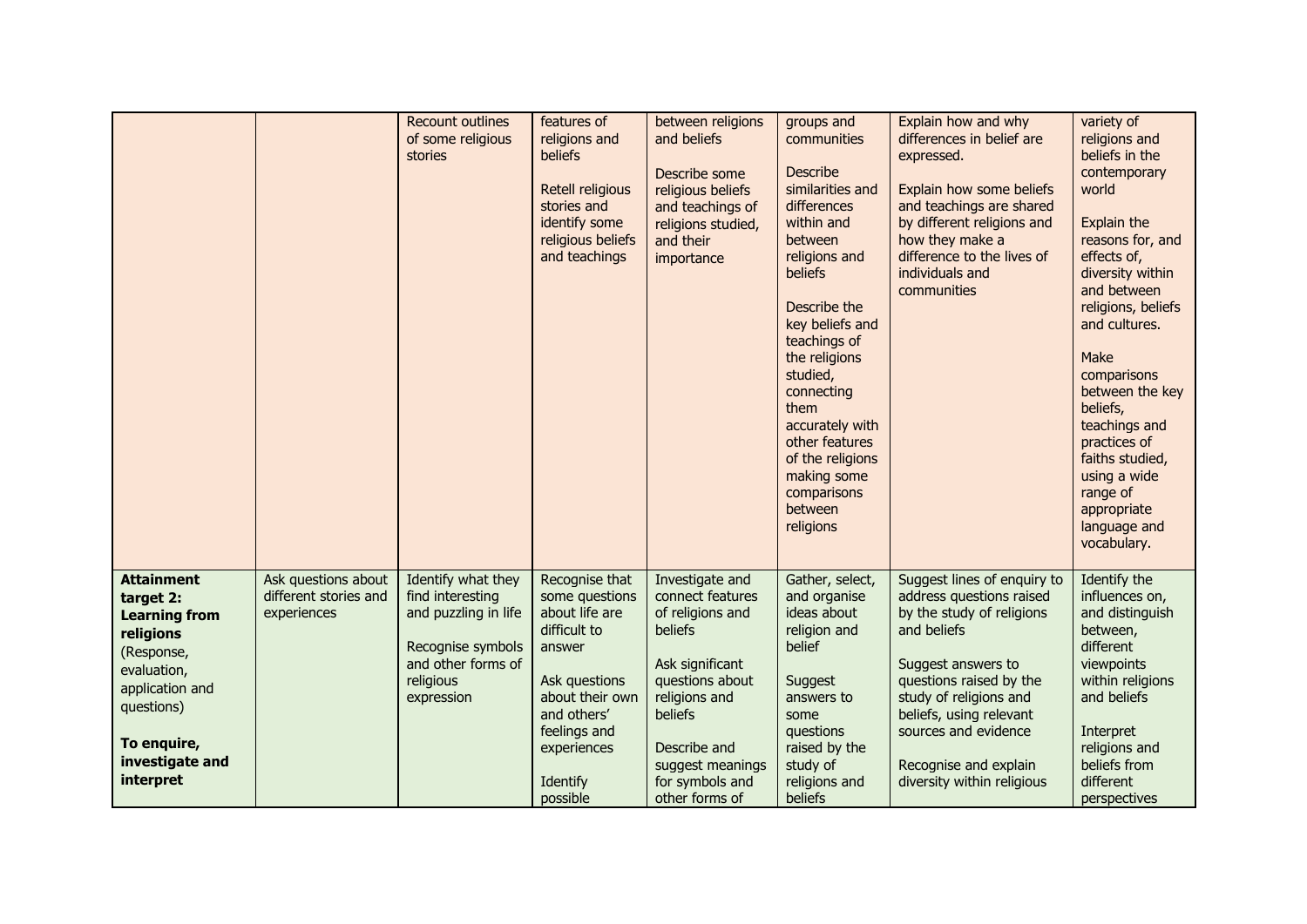|                                                                              |                                                                                                                                       |                                                                                                                                      | meanings for<br>symbols and<br>other forms of<br>religious<br>expression                                                                                                                              | religious<br>expression                                                                                                                                                                                                                             | Suggest<br>meanings for a<br>range of forms<br>of religious<br>expression,<br>using<br>appropriate<br>vocabulary                                                                                                                                                                                                               | expression, using<br>appropriate concepts.                                                                                                                                                                                                                  | Interpret the<br>significance and<br>impact of<br>different forms<br>of religious and<br>spiritual<br>expression                                                                                                                                         |
|------------------------------------------------------------------------------|---------------------------------------------------------------------------------------------------------------------------------------|--------------------------------------------------------------------------------------------------------------------------------------|-------------------------------------------------------------------------------------------------------------------------------------------------------------------------------------------------------|-----------------------------------------------------------------------------------------------------------------------------------------------------------------------------------------------------------------------------------------------------|--------------------------------------------------------------------------------------------------------------------------------------------------------------------------------------------------------------------------------------------------------------------------------------------------------------------------------|-------------------------------------------------------------------------------------------------------------------------------------------------------------------------------------------------------------------------------------------------------------|----------------------------------------------------------------------------------------------------------------------------------------------------------------------------------------------------------------------------------------------------------|
| <b>To explore</b><br>practices,<br>lifestyles,<br>expression and<br>language | Talk about how<br>different religions<br>celebrate traditions<br>e.g. Shrove<br>Tuesday and make<br>links to their own<br>experiences | Identify what they<br>find interesting<br>and puzzling in life<br>Recognise symbols<br>and other forms of<br>religious<br>expression | Identify some<br>religious<br>practices, and<br>know that<br>some are<br>characteristic of<br>more than one<br>religion<br>Suggest<br>meanings in<br>religious<br>symbols,<br>language and<br>stories | Describe how<br>some features of<br>religions studied<br>are used or<br>exemplified in<br>festivals and<br>practices<br>Make links<br>between religious<br>symbols,<br>language and<br>stories and the<br>beliefs or ideas<br>that underlie<br>them | Show<br>understanding<br>of the ways of<br>belonging to<br>religions and<br>what these<br>involve<br>Demonstrate,<br>using technical<br>terminology,<br>how religious<br>beliefs, ideas<br>and feelings<br>can be<br>expressed in a<br>variety of<br>forms, giving<br>meanings for<br>some symbols,<br>stories and<br>language | Explain how selected<br>features of religious life<br>and practice make a<br>difference to the lives of<br>individuals and<br>communities<br>Explain how some forms<br>of religious expression are<br>used differently by<br>individuals and<br>communities | Explain in detail<br>the significance<br>of religious<br>practices of<br>faiths studied, to<br>the lives of<br>individuals and<br>communities.<br>Compare the<br>different ways in<br>which people of<br>faith<br>communities<br>express their<br>faith. |
| To investigate<br>identity,<br>experiences,<br>meaning and<br>purpose        | Talk about patterns<br>in stories and take<br>part in different<br>religious<br>experiences e.g The<br>Nativity                       | Identify aspects of<br>own experience<br>and feelings, in<br>religious material<br>studied<br>Identify things<br>they find           | Respond<br>sensitively to<br>the experiences<br>and feelings of<br>others,<br>including those<br>with a faith                                                                                         | Compare aspects<br>of their own<br>experiences and<br>those of others,<br>identifying what<br>influences their<br>lives                                                                                                                             | Ask questions<br>about the<br>significant<br>experiences of<br>key figures<br>from religions<br>studied and<br>suggest<br>answers from                                                                                                                                                                                         | Make informed responses<br>to questions of identity<br>and experience in the light<br>of their learning<br>Make informed responses<br>to questions of meaning<br>and purpose in the light of<br>their learning                                              | Discuss and<br>express their<br>views on some<br>fundamental<br>questions of<br>identity,<br>meaning,<br>purpose and<br>morality related                                                                                                                 |